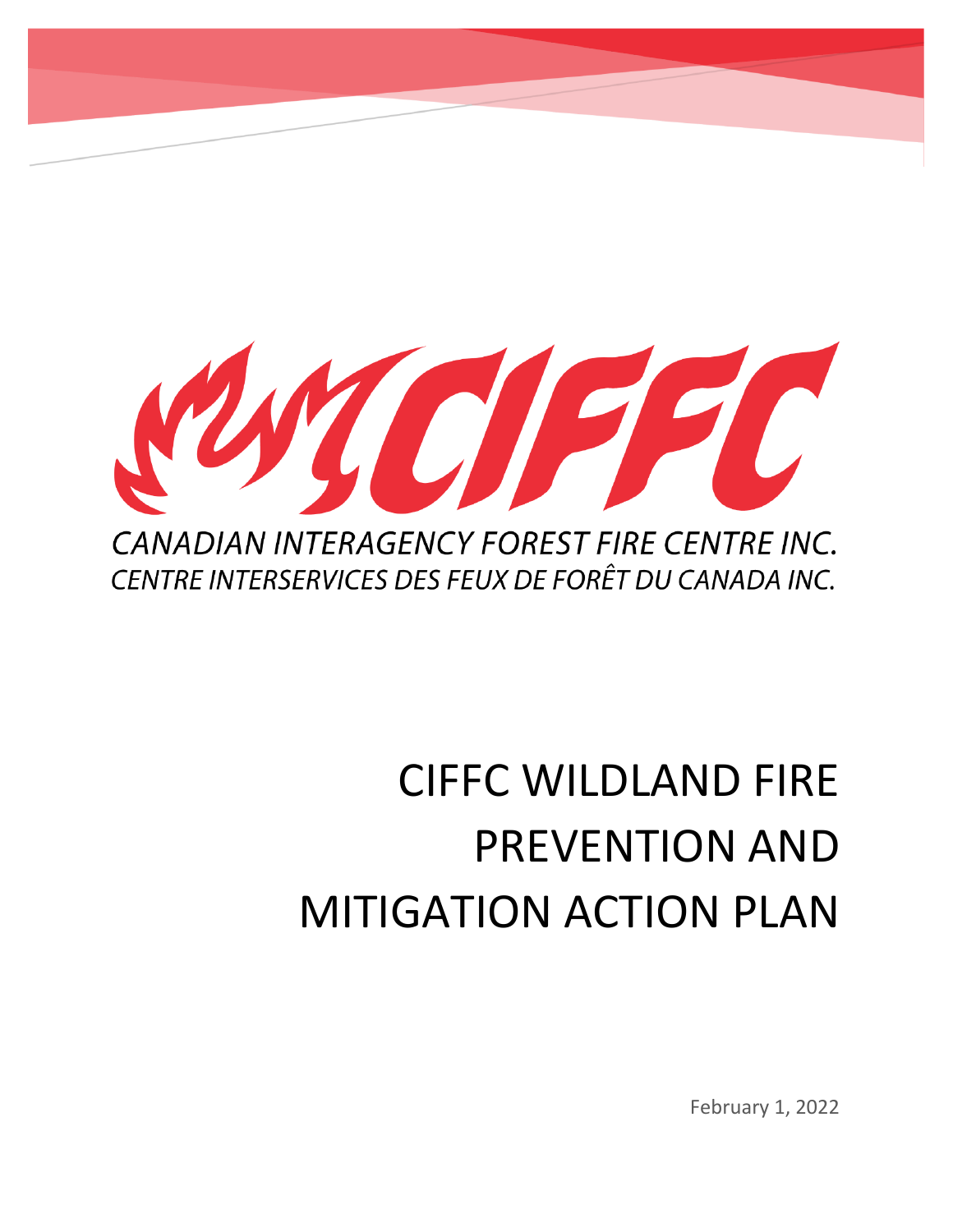# Contents

| Theme 2: Communicate to Build FireSmart Awareness as a Foundation for Engagement 17 |  |  |  |
|-------------------------------------------------------------------------------------|--|--|--|
|                                                                                     |  |  |  |
|                                                                                     |  |  |  |
|                                                                                     |  |  |  |
|                                                                                     |  |  |  |
|                                                                                     |  |  |  |
|                                                                                     |  |  |  |
|                                                                                     |  |  |  |
|                                                                                     |  |  |  |
|                                                                                     |  |  |  |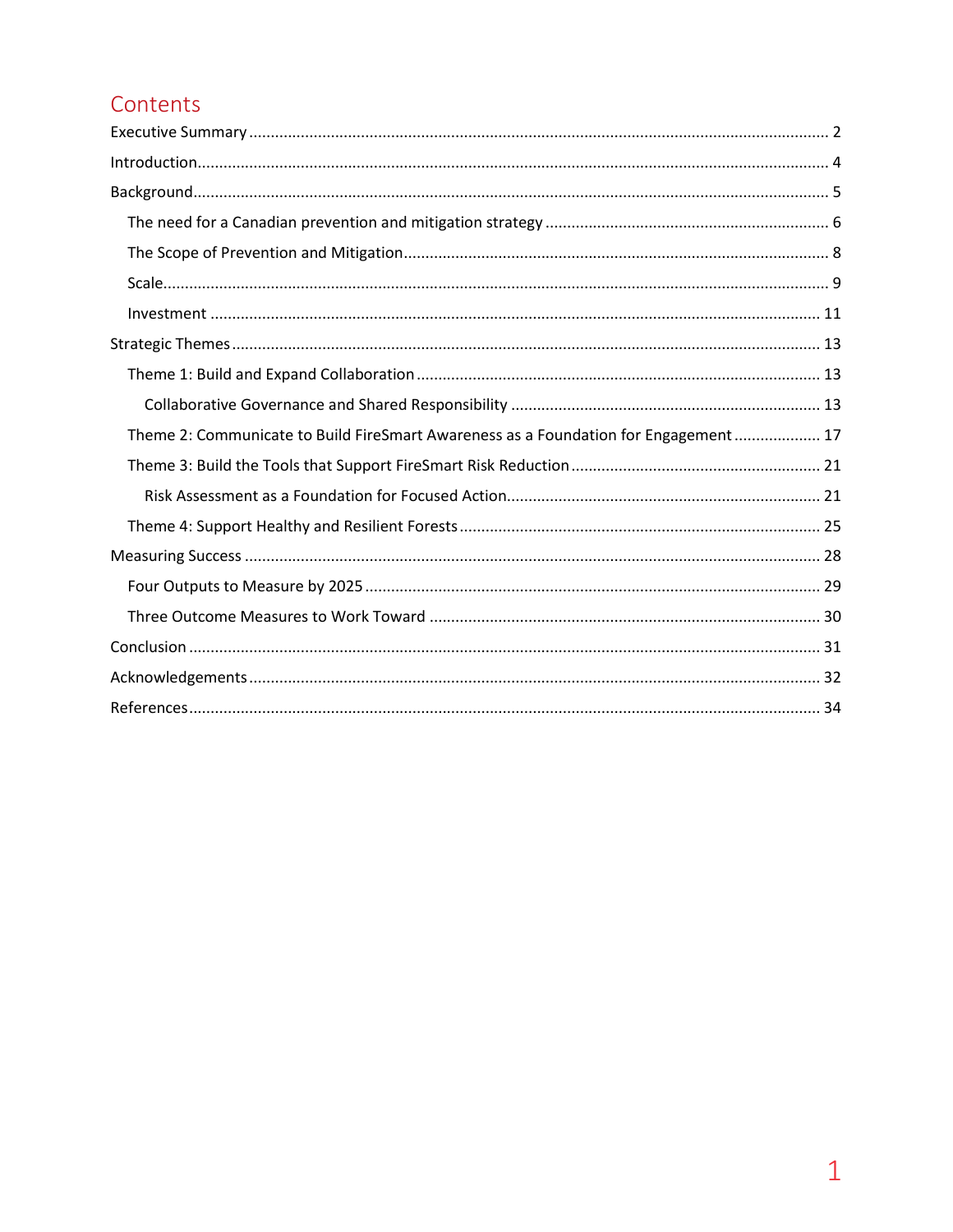# <span id="page-2-0"></span>Executive Summary

Destructive and record-setting wildland fire events have increased in frequency and severity in the past 20 years. Thousands of homes and businesses have been destroyed, tens of thousands of Canadians have been forced from their homes and many more have suffered smoky days and felt the social and economic impacts of challenging wildland fire seasons. Indigenous and remote communities have been disproportionately affected. Climate change projections tell us that extreme fire weather is more likely in coming years, and Canadians should prepare for more record-breaking summers living with wildland fire. Canada's wildland fire suppression and emergency response efforts are effective but, on their own, will not be enough to reduce the risk that difficult wildfires will become disastrous for homeowners, communities, and businesses.

Canadians can adapt to climate change and be resilient in the face of more frequent and extreme wildfire events. Half of wildland fires in Canada are human-caused and can be prevented. Wildland fuels and the built environment can be modified to reduce fire spread. Practiced preparation and cooperation by response partners will reduce wildfire impacts on people and the economy. A whole-of-society effort is required. The past decade has demonstrated the future of wildland fire risk: communities will be at risk; people and businesses will be disrupted. The coming decade provides an unmatched opportunity to galvanize leaders across society in a focused effort to prevent and mitigate disastrous outcomes.

In 2016, the Canadian Council of Forest Ministers (CCFM) renewed its commitment to the Canadian Wildland Fire Strategy and identified a priority to coordinate pan-Canadian efforts to prevent destructive wildland fires and to prepare Canadians to mitigate impacts when a wildfire does occur. In 2020, under direction from the CCFM, FireSmart Canada joined with the Canadian Interagency Forest Fire Centre (CIFFC) to provide a consolidated and stable foundation on which to build new pan-Canadian prevention and mitigation efforts. The CCFM also mandated the development of this Action Plan to identify and guide future prevention and mitigation activities.

With a vision of *Canadians working together to become better prepared and more resilient to wildland fire risks,* this Action Plan organizes new effort around four themes:

- Build and Expand Collaboration;
- Communicate to Build FireSmart Awareness as a Foundation for Engagement;
- Build the Tools that Support the FireSmart Vision; and
- Support Healthy and Resilient Forests.

Twelve Priority Actions (listed in the table below) are designed to set new direction to:

- expand the FireSmart conversation with strategic partners;
- support FireSmart partners and effort within CIFFC's governance model;
- provide structure and support to develop key prevention and mitigation messages together and ensure those key messages will be delivered in a culturally appropriate way;
- expand out from the interface and look at risk reduction actions across the landscape;
- engage with health and public safety partners to mitigate the impact of far-ranging and long-term impact of wildfire events, smoke, and evacuation; and
- take a broad-minded view of risk reduction to work proactively with partners on wildland fire policy, interagency preparedness, response and recovery.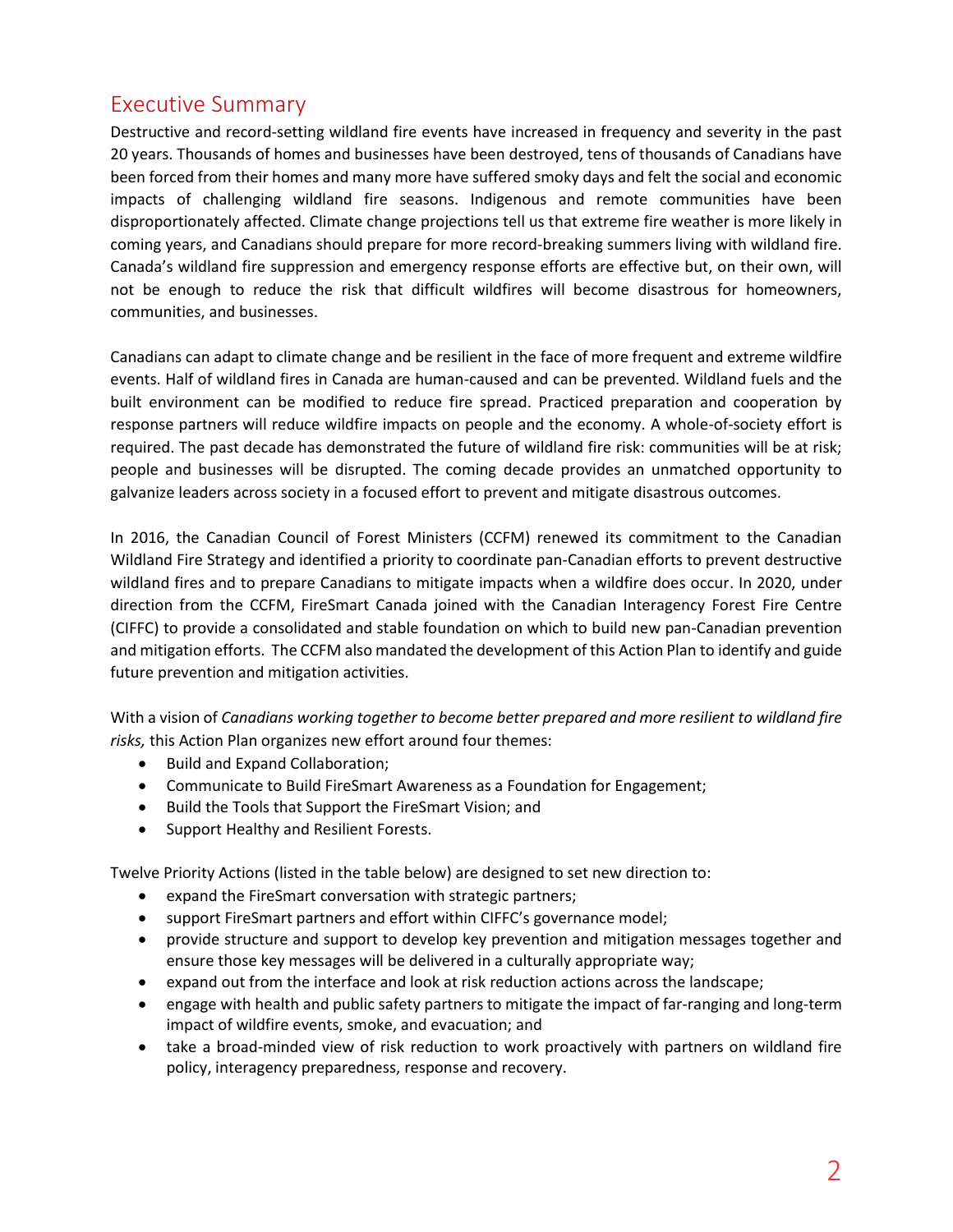| <b>Theme</b>                                      | <b>Priority Actions</b>                                                          |
|---------------------------------------------------|----------------------------------------------------------------------------------|
|                                                   | Build on existing relationships with Indigenous Peoples                          |
| <b>Build and Expand</b><br><b>Collaboration</b>   | Establish the FireSmart Canada Advisory Committee                                |
|                                                   | Build capacity and working collaboration                                         |
| <b>Communicate to Build</b>                       | Commit to a structured communication strategy                                    |
| <b>FireSmart Awareness</b><br>as a Foundation for | Demonstrate FireSmart can reach people where they live                           |
| <b>Engagement</b>                                 | Position and support the FireSmart brand                                         |
|                                                   | Connect National Risk Profile with practical tools for landscape risk assessment |
| <b>Build the Tools that</b>                       | Advance a risk-appropriate technical standard for new building developments      |
| <b>Support FireSmart Risk</b><br><b>Reduction</b> | Develop tools to support mitigation of smoke and health impacts                  |
|                                                   | Improve existing FireSmart materials and programs                                |
| <b>Support Healthy and</b>                        | Develop pragmatic approaches to FireSmart forest management                      |
| <b>Resilient Forests</b>                          | Support prescribed and traditional burning                                       |

Measuring whole-of-society outcomes from a Strategy such as this is complex, particularly when goals include increasing resilience of Canadians and forests, reducing risk, and reducing socio-economic impacts. CIFFC and its partners should work with research partners to deliver three studies by 2025 that will help Canadians to assess how FireSmart activities contribute to improving resilience and reducing risks. Over the next five years, four elements should be tracked and reported to the CIFFC Board of Directors to measure the success of this Action Plan:

- progress on the Priority Actions;
- changes in awareness and engagement of key audiences;
- the percentage of communities and/or regions, categorized by assessed risk, that have engaged in partnerships to deliver FireSmart programs locally; and
- an assessment of the robustness of the collaboration model and whether the conversation with strategic partners has been expanded and sustained.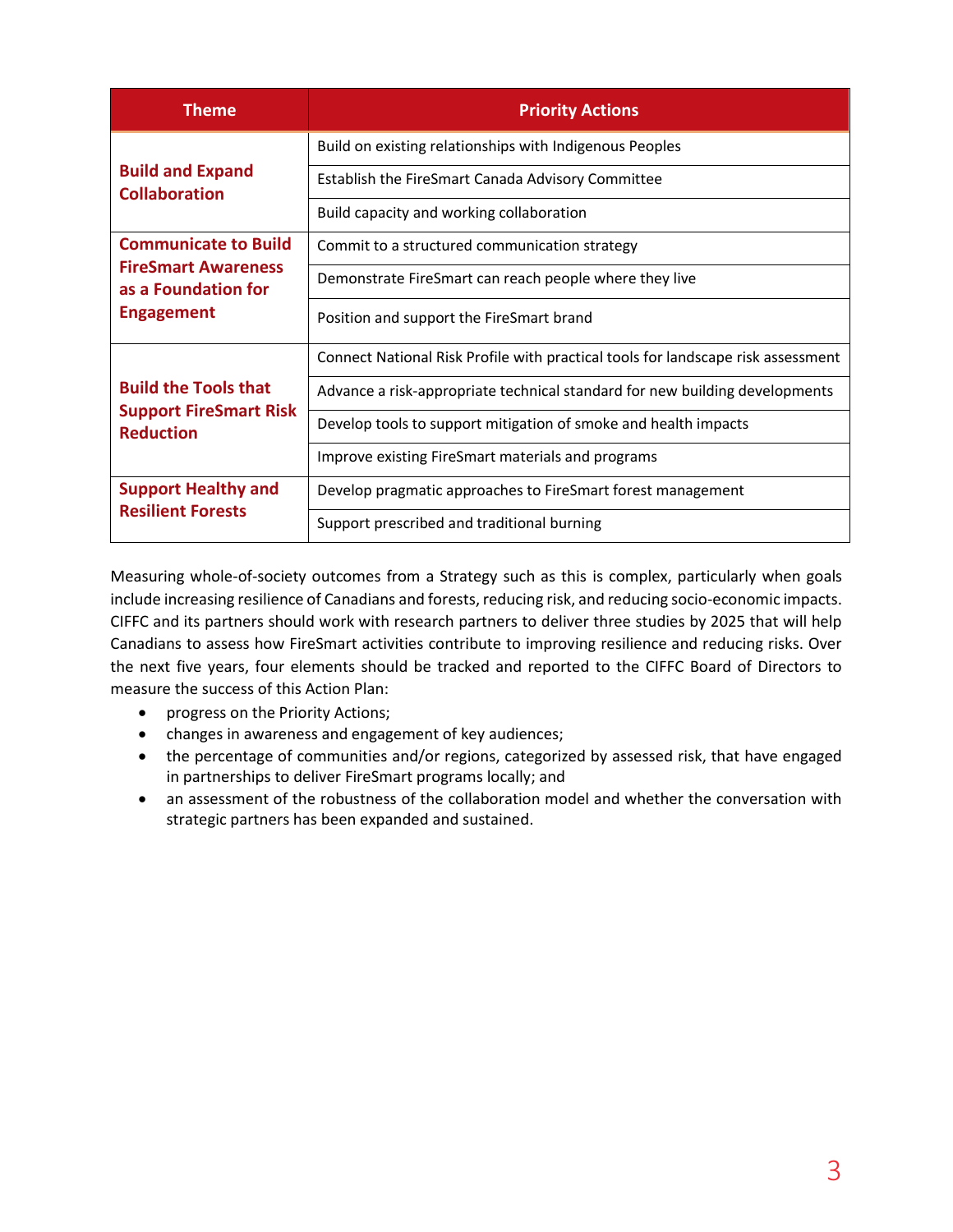# <span id="page-4-0"></span>Introduction

Wildland fires have forced tens of thousands of Canadians from their homes in the past two decades (NRCan, 2021). Many more have suffered smoky days and felt the social and economic impacts from disrupted communities, businesses, and forested landscapes. Indigenous and remote communities have been disproportionately affected (Beverly and Bothwell, 2011; Christianson, 2014; McGee et al., 2018; NRCan, 2021). Climate change projections tell us that extreme fire weather is more likely in coming years, and Canadians should prepare for more record-breaking summers living with wildland fire. Canada's wildland fire suppression and emergency response efforts are effective but, on their own, will not be enough to reduce the risk that difficult wildfires will become disastrous for homeowners, communities, and businesses. A renewed focus is required to prevent destructive wildland fires and prepare Canadians to mitigate the impacts when a wildfire does occur.

FireSmart Canada – a partnership among governments, communities, and business – has raised awareness that mitigating risk is possible and has created tools and initiatives to support local action. Provincial, territorial, and federal government departments, along with local communities, have put funding and effort into education, planning, training, and treating hazardous fuels.

In 2021, under direction from the Canadian Council of Forest Ministers (CCFM), FireSmart Canada joined with the Canadian Interagency Forest Fire Centre (CIFFC) to extend the reach of FireSmart (Intelli-feu) concepts to all regions of Canada where wildland fire is a risk and to expand the collaboration among more partners<sup>1</sup> to achieve, with their collective strengths and insights, what no one agency can do alone. This Action Plan has evolved from many conversations among those partners - all genuinely energized by the need to reduce wildland fire risk for Canadians. It has been largely agreed that:

- A new effort on prevention and mitigation programs is required. Prevention and mitigation programs have been active and respected in Canada, but under-resourced.
- This renewed pan-Canadian effort to reduce risk whether it be in preventing ignitions, modifying wildland fuels or the built environment to reduce flammability, or interagency preparedness for effective wildfire and emergency response -should be an integrated effort such that local partners and the public get consistent support.
- While prevention, mitigation, and aspects of preparedness define the goals of this renewed effort, FireSmart is the publicly recognized brand that Canadian partners should use to advance public awareness and engagement. FireSmart, then, will become synonymous with proactive wildland fire risk reduction (i.e., prevention and mitigation) in Canada.
- This is certainly not a strategy just for CIFFC and its wildland fire agency members they are facilitators in this effort. This is a strategy for all partners and Canadians who share in the responsibility to reduce risks from wildland fire.

## **Vision**

*Canadians working together to become better prepared and more resilient to wildland fire risks.*

**The goal of this Canadian Wildland Fire Prevention and Mitigation Action Plan** is to make Canada more resilient to wildland fire risk and a changing climate by:

<sup>&</sup>lt;sup>1</sup> There are many key partners who need to be engaged to make wildland fire prevention and mitigation a success. The Acknowledgements indicates the many people and organizations who are presently engaged and contributed to building this Action Plan and illustrate the diversity of perspectives required to develop a whole-of-society approach to risk reduction.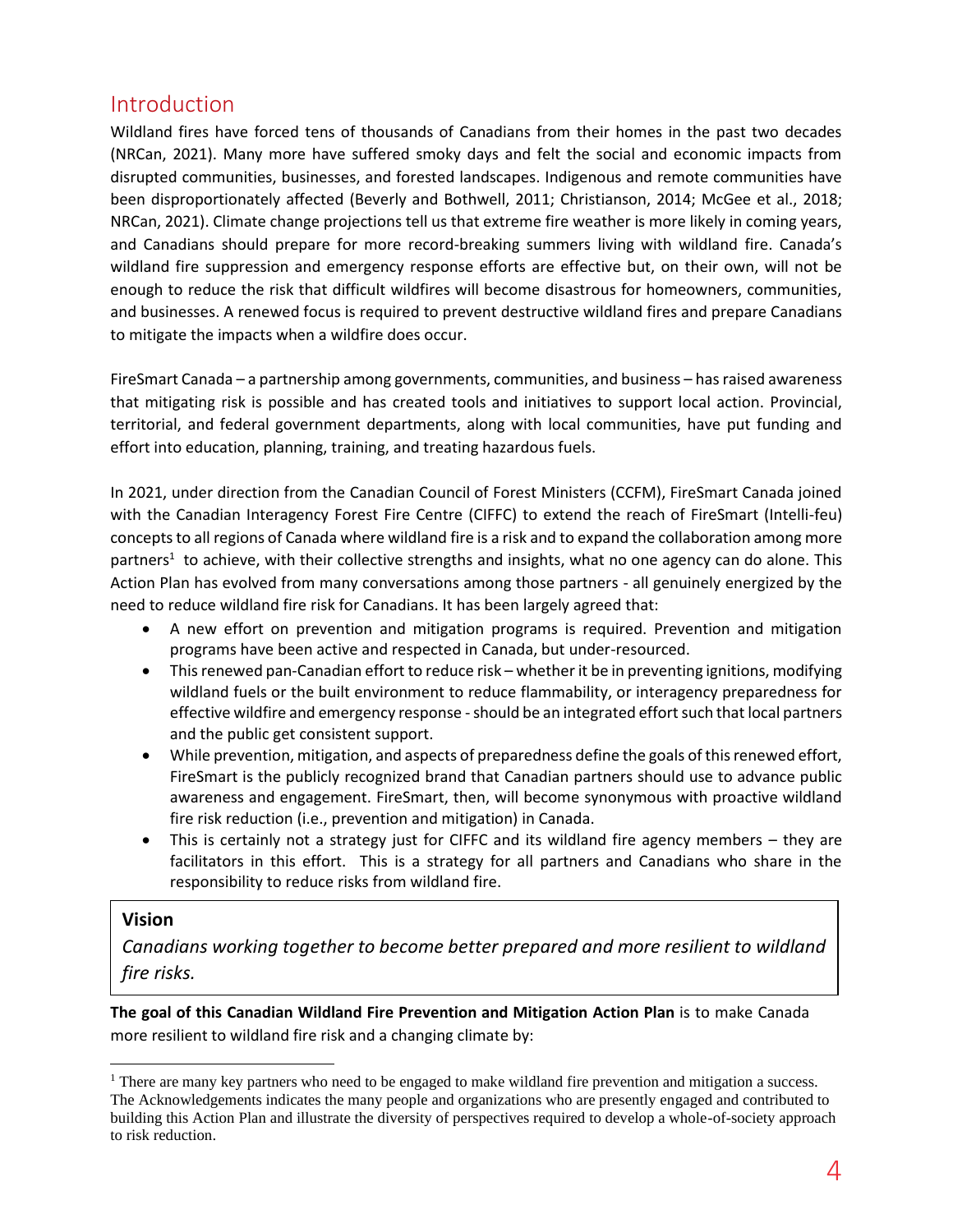- building collaboration among partners and the public;
- creating information products that are effective and culturally appropriate;
- developing tools and sustaining initiatives that assess and reduce risk; and
- extending a risk-reduction focus across forested regions to support healthy and resilient forests for future generations.

# <span id="page-5-0"></span>Background

Most of Canada's forests are adapted to fire and have been sustained and shaped for centuries by natural fire regimes and traditional burning by Indigenous Peoples. Today, people depend on forests for economic and social benefits and many live in or near forested landscapes. Over the last 20 years, Canada has witnessed challenging wildfire seasons more frequently and a number of high-profile, economically destructive, and socially disruptive events. Recent events are evidence of a trend for which Canadians need to prepare (Hanes et al., 2019; Hope, E.S. et al., 2016).

Losses of homes and businesses to wildland fire had been relatively rare after 1960 in Canada with the success of modern wildfire suppression. Expansions of human developments within forested areas are putting them at increased risk to wildfire threat. The Chisholm Fire in Alberta in 2001 and, in 2003, the Okanagan Mountain Park and McClure-Barriere fires in British Columbia were the beginning of a shift to noticeable direct impacts on communities and the economy that has continued over the last 20 years. Examples of record fire seasons and significant events have occurred in many provinces and territories. A century of fire suppression and forest management has produced a forest condition that is more flammable, in some areas, and susceptible to increasing natural disturbance from both insect and disease outbreaks and more severe wildland fires. Climate change scenarios project that these risks will increase (Wotton, et al., 2017) – at the same time that communities<sup>[1]</sup> and human activity are further expanding into the forest estate.

The economic impact of wildfire has increased. A single wildfire in the British Columbia interior in 2017 is estimated to have had economic impact of more than \$1.8 billion (Subedi, et al., in preparation) in a year when B.C. saw as many as 14 concurrent states of local emergency (Abbott and Chapman, 2018) and considerable impact from long-range transport of smoke (Matz et al., 2020). Economic impact from the 2016 Horse River Wildfire at Fort McMurray (estimated by various sources at \$6.9 billion to \$10 billion) is estimated to exceed government, insurance (\$3.8 billion) and private offsets by \$1.66 billion or more. (Subedi, et al., in preparation; Canadian Press, 2017).

There are significant financial incentives for government, stakeholders, industry, and the public to invest financial capital and other resources in prevention and mitigation of natural disasters. International studies of the benefits of flood risk reduction show benefit/cost ratios ranging from 3:1 to 5:1 for reductions in response and recovery costs through investments in prevention and mitigation (Public Safety Canada, 2017). Studies referenced by Hesseln (2018) showed even greater returns on investment in prevention and mitigation of wildland fires – 24:1 in Australia and 35:1 in the United States. As has been the case with other disaster events, disruption of lives and businesses can have additional hidden cost in physical and mental health, job loss, and uninsured economic losses. Social disruption and the impact of smoke are having increasing effect on long-term mental and physical well-being (Dodd et

 $<sup>[1]</sup>$  The term "communities" is used inclusively throughout this Action Plan to mean communities large and small;</sup> from Indigenous communities, settlements, and villages to municipalities, military bases, workplaces and residential camps. If it has a name and sense of place, it's a community.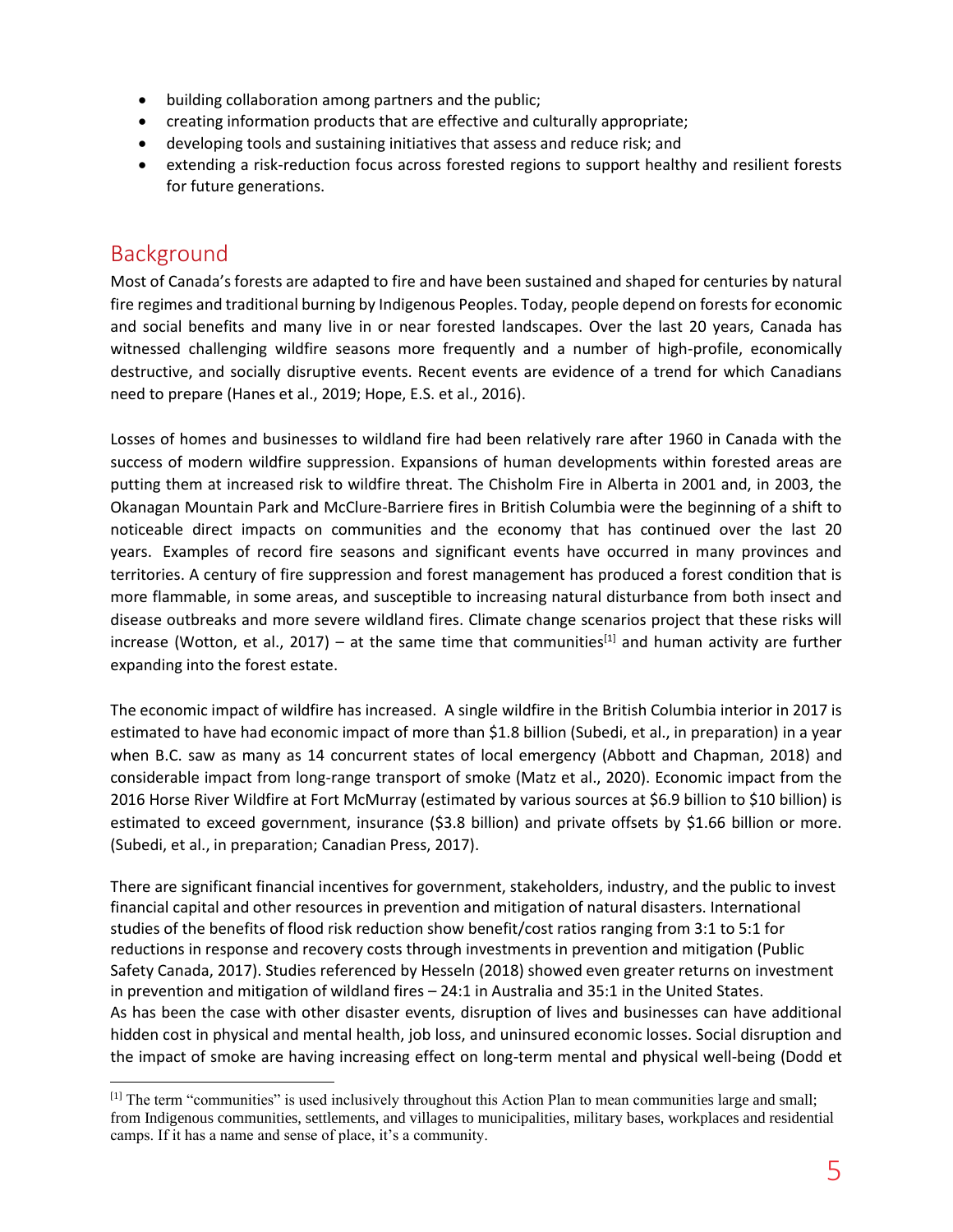al., 2018). Community evacuations are increasing in frequency and consequence. Since 1980, more than 1,160 wildfire evacuation events have occurred across Canada, involving approximately 500,000 evacuees (NRCan, 2021). Indigenous and remote communities are being disproportionately affected. Of those evacuation events, more than one-third occurred in Indigenous communities, and one of out every three evacuees was Indigenous.

People remain the direct agents of ecological and social disruption: more than half of Canadian wildland fires are human-caused. Attention to prevention of wildfire ignitions continues to require engagement of partners and the public as a first opportunity to reduce risk.

Wildland fire resiliency will be achieved through collective engagement of the public, communities, industries and partners in preventing wildfires, reducing risk, and mitigating impacts when wildfires occur.

## <span id="page-6-0"></span>The need for a Canadian prevention and mitigation strategy

Canada's wildland fire management agencies have worked to increase their preparedness and wildfire response capabilities, and to strengthen their resource and information sharing capabilities through CIFFC. As wildland fire conditions continue to change, the limitations of traditional response and suppression tactics are becoming evident and agencies are being taxed beyond their collective capabilities. In the light of recent challenging wildland fire events, the CCFM identified a critical need to enhance wildfire prevention and mitigation capability (CCFM, 2016). In September 2020, the CCFM endorsed expanding the mandate of CIFFC to embrace prevention and mitigation and recommended that CIFFC partner with the Partners in Protection Association to enhance operation of the FireSmart Canada program for wildland fire risk mitigation.

This Action Plan is designed to strengthen the ongoing efforts of FireSmart Canada, CIFFC, and Canada's federal-provincial-territorial (FPT) wildland fire management agencies and to transform that effort from a wildland-fire-management-centric perspective to an integrated, collective one of all parties. Reducing risk transcends individual federal, provincial and territorial mandates. Solutions must be developed in an integrated and coordinated manner that includes all levels of government and all sectors of society. If all organizations and Canadians share an understanding of wildland fire risk and share in the responsibility to act - implementing a whole-of-society approach - Canada may become resilient and live successfully with wildland fire.

A pan-Canadian effort by society at all levels is needed *to promote the health and resilience of our communities* in the face of changing climate and increasing risks.

Previous wildfire risk reduction and mitigation efforts have focused on the interface where the forest meets community boundaries and homes. Mitigation efforts must address risks and provide other benefits across the broader forest<sup>2</sup> landscape: fires can impact people, communities, industries and public services of any size, both urban and remote.

<sup>&</sup>lt;sup>2</sup> The term forest is used generally and inclusively to mean the whole of flammable forested and other ecosystems and all the benefits they provide (such as food, clean water, and recreation). To be concise, this Action Plan will use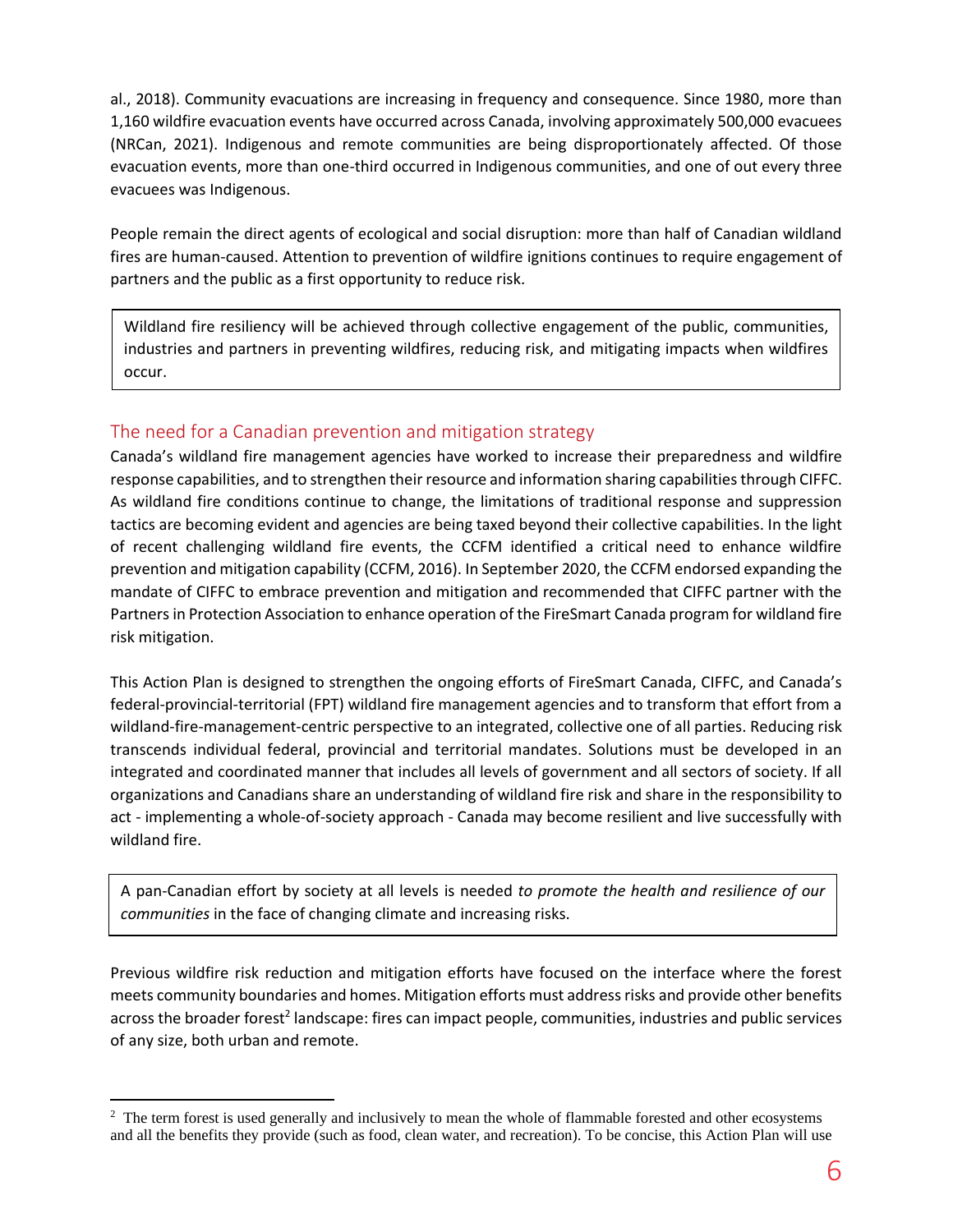For those wildland fires threatening communities, homes, or industrial assets, leadership from other governments, response agencies, the public and the private sector must become involved to secure public safety and reduce damage to property and infrastructure. Quick response as the wildland fire arrives is seldom effective on its own. Those same partners must work together well in advance of that dry, windy day to: prevent human caused fires; make people aware of the risks; prepare for that combined response to be effective; and undertake proactive actions to modify fuels and structures so that fire will not transfer from landscape fuels to the many values at risk. Similarly, significant suppression and emergency response expenditure can be avoided by committed investment in prevention and mitigation. Success depends on proactive efforts that bring the resources and strengths of many partners together long before a wildfire event.

Wildfire prevention and mitigation requires, then, a collaborative effort among many partners and the people who may one day be at risk. Collaboration must evolve from awareness of the problem into a commitment to a shared responsibility for solutions among the partners and the public – no single agency has the mandate or resources to protect values at risk. And organizations will not be able to divide the problem into individual responsibilities and achieve success. In fact, reducing risk requires that all government levels, residents, and businesses understand the steps they can take themselves and together.

"Resilient capacity is built through a process of empowering citizens, responders, organizations, communities, governments, systems and society to share the responsibility to keep hazards from becoming disasters." (PSC, 2017; 2019).

New strategic directions for wildland fire prevention and mitigation do not stand on their own. They are linked to a number of other Canadian commitments and initiatives that support public safety and health, emergency management, adaptation to climate change, healthy ecosystems, and sustainable economies:

- The Canadian Wildland Fire Strategy (approved by the CCFM in 2006 and renewed in 2016) highlighted the emerging trends and directions required to address increasing wildland fire risk resulting from climate change, community and resource expansion into wildland areas, and declining forest health. Focus on the goals of the Canadian Wildland Fire Strategy has continued through priority commitments and action plans that provide precise context to this Prevention and Mitigation Action Plan.
- The CCFM has articulated a continued vision to maintain resilient, healthy forests that support vibrant communities, stronger collaborations with Indigenous Peoples, and competitive economies (CCFM, 2019).
- This Action Plan provides an opportunity to support Indigenous Peoples and remote communities to improve health and safety in their communities following their own priorities.
- Canada has adopted the Sendai Framework for Disaster Risk Reduction (United Nations Office for Disaster Risk Reduction, 2015), which emphasizes better understanding natural hazards and building disaster resilience rather than ignoring low-probability events and waiting to respond to, and recover from, disasters.

the word "forest" generally and not repeatedly add the relevant detail that grassland and peat ecosystems are also flammable and may present local concerns.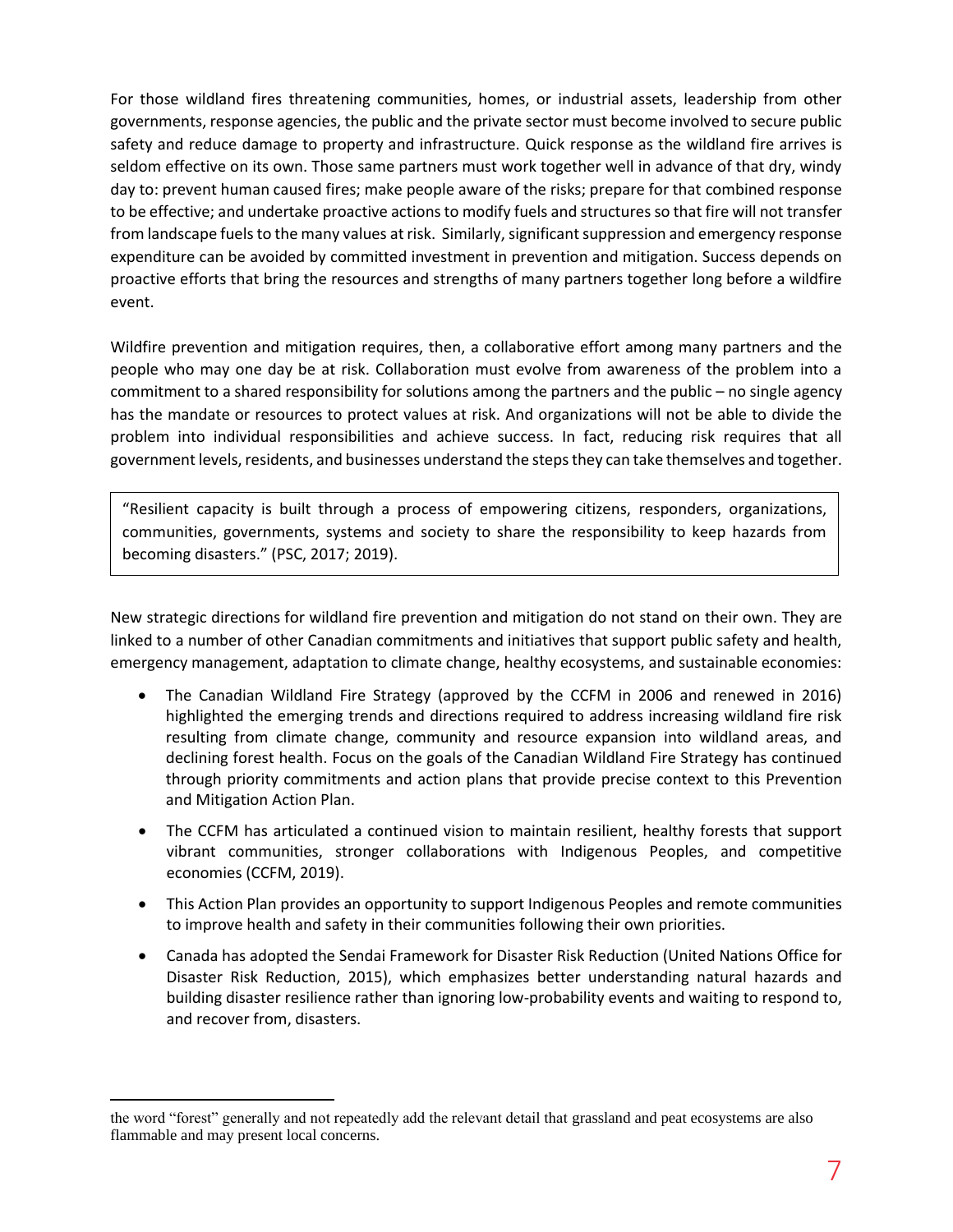- The Pan-Canadian Framework on Clean Growth and Climate Change (Environment and Climate Change Canada, 2016), where Chapter 4 outlines adaptation priorities for the country, including federal, provincial, and territorial governments partnering to invest in infrastructure that reduces disaster risks and protects Canadian communities from climate-related hazards such wildfires.
- The Emergency Management Strategy for Canada (EMSC) (Public Safety Canada, 2019) provides an all-hazard approach to risk reduction informed by evidence-based risk assessment with emphasis on expanded risk mitigation. The EMSC includes Canada's commitment to the UN's Sendai Framework and development of a National Risk Profile for natural hazards, including wildland fire. In addition to protecting public safety, implementing the EMSC will build resilient communities and infrastructure that supports the economy.

Development of this Action Plan raised several Actions that can be undertaken by CIFFC and its partners in the near term. Discussion also raised a number of challenges that will take more discussion among government, Indigenous, and private sectors to achieve broad, long term commitments to build resilience and whole-of-society collaboration to reduce wildland fire risks over the coming decades. This Action Plan is an important step alongside efforts to meet those strategic challenges across Canada.

## <span id="page-8-0"></span>The Scope of Prevention and Mitigation

Traditionally, wildfire prevention and mitigation have been considered separate efforts: prevention designed to stop fire ignitions from happening and mitigation designed to reduce damages to homes and business once a fire occurs.

Prevention programs trace their origins to the earliest days of wildland fire management when unregulated land clearing and careless use of fire and other ignition sources were tackled through public education, enforcement of fire safety regulations, and engineering efforts. Wildland fire prevention programs exist in every part of Canada but have not been united under a pan-Canadian effort. Fire occurrence issues vary locally and efforts to change behaviours must be customized to local needs. Wildland fire prevention specialists gather in a CIFFC community-of-practice to exchange ideas and tools, but Canada has never undertaken or funded a pan-Canadian program designed to reduce fire occurrence at the source.

Organized efforts in Canada to mitigate risk for homeowners first evolved almost 30 years ago in Alberta from concepts promoted by the US Firewise program (NFPA, 2021). The Partners in Protection Association, a non-profit partnership of provincial, municipal and federal government departments, businesses, and committed individuals was formed and developed the FireSmart Canada program to promote community and homeowner protection from wildfires by providing guidelines and assistance in mitigating wildfire impacts through education, better planning, use of fire-resistant building materials, and landscape and vegetation management practices. Under the FireSmart banner, mitigation efforts have expanded somewhat to include reducing impacts on industry and infrastructure. The concept of "firesmart forest management" has been around for more than 20 years (Hirsch et al., 2001) and has found acceptance in only some forest and wildland fire management activities, primarily in Alberta. To date, the scale of most FireSmart effort has been at the home and community interface.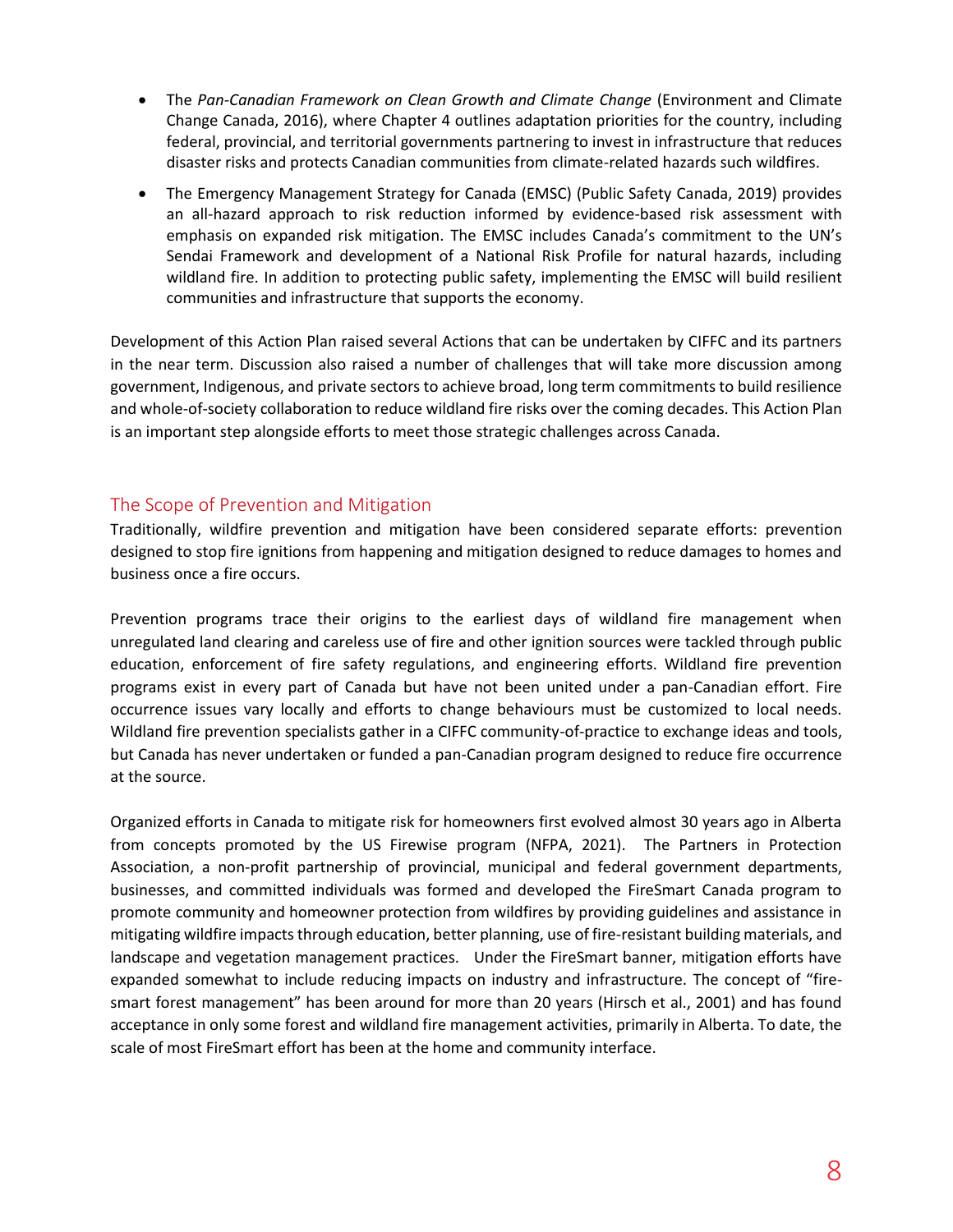Thirty years on, the development of this Action Plan is an opportunity to step back and ask, "What is the scope of prevention and mitigation that best reduces risk for Canadians?" The Canadian Wildland Fire Management Glossary takes a broad view of actions to be included:

Prevention is "actions taken to avoid the occurrence of negative consequences associated with a given threat; prevention activities may be included as part of mitigation;" and Mitigation is "the actions taken to reduce the impact of disasters in order to protect lives, property, the environment, and to reduce economic disruption." (CIFFC, 2021)

There are several ways the past perceptions of prevention and mitigation are expanding and still fit within these established definitions:

- To most partners and Canadians, the definitions of prevention and mitigation are similar and overlapping. Canadian prevention and mitigation programming should take advantage of opportunities to communicate and support integrated prevention and mitigation messages and tools.
- Wildland fire is a landscape-scale phenomenon and efforts to prevent and mitigate the impact on people need to expand out from "the Interface" and look at actions across the landscape that contribute to or reduce wildland fire risk. Working at community and landscape scales will provide opportunities to tailor actions to where they can be effective. This landscape-scale perspective requires partners address a variety of ecological and social values at risk and management responses that can reduce risk over the coming decades.
- More than human-built assets are at risk. Climate change will have progressively noticeable effects on ecosystems and their health and resilience. Increasingly frequent and severe wildland fires will be a catalyst for change to the structure and condition of forest ecosystems. In addition to considering risk to people and structures, partners must rethink the management actions that will support benefits to communities and resilient ecosystems and forest-based economies in a changing climate.
- Much of the disruption of people and business and the impact on physical and mental health is related to smoke. Evacuations, while often prudent, can have subsequent negative impacts on evacuees' physical and mental health, particularly for those evacuated from small remote communities. Decisions to evacuate are led by community leadership and must be respectful of the needs of each situation. Future discussions among community, emergency management, and healthcare partners should consider ways to mitigate the far-ranging and long-term impact of wildfire events.
- Partners interpret prevention and mitigation efforts to include all steps taken to proactively reduce risk, including interagency cooperation, emergency planning, and cross training, which are usually considered aspects of preparedness. In the end, the principle of making partnerships work to reduce risk ahead of a wildfire response should remain the priority.

## <span id="page-9-0"></span>**Scale**

Under a pan-Canadian strategy, resilience will be achieved through partnerships and integrated effort at several scales. In the end, local partnerships at the landscape, community, and resident/neighbourhood scales are going to make the difference. Prevention and mitigation partners at the Canadian, provincial and territorial scales must bear in mind that their efforts are to support local activities. That is, to combine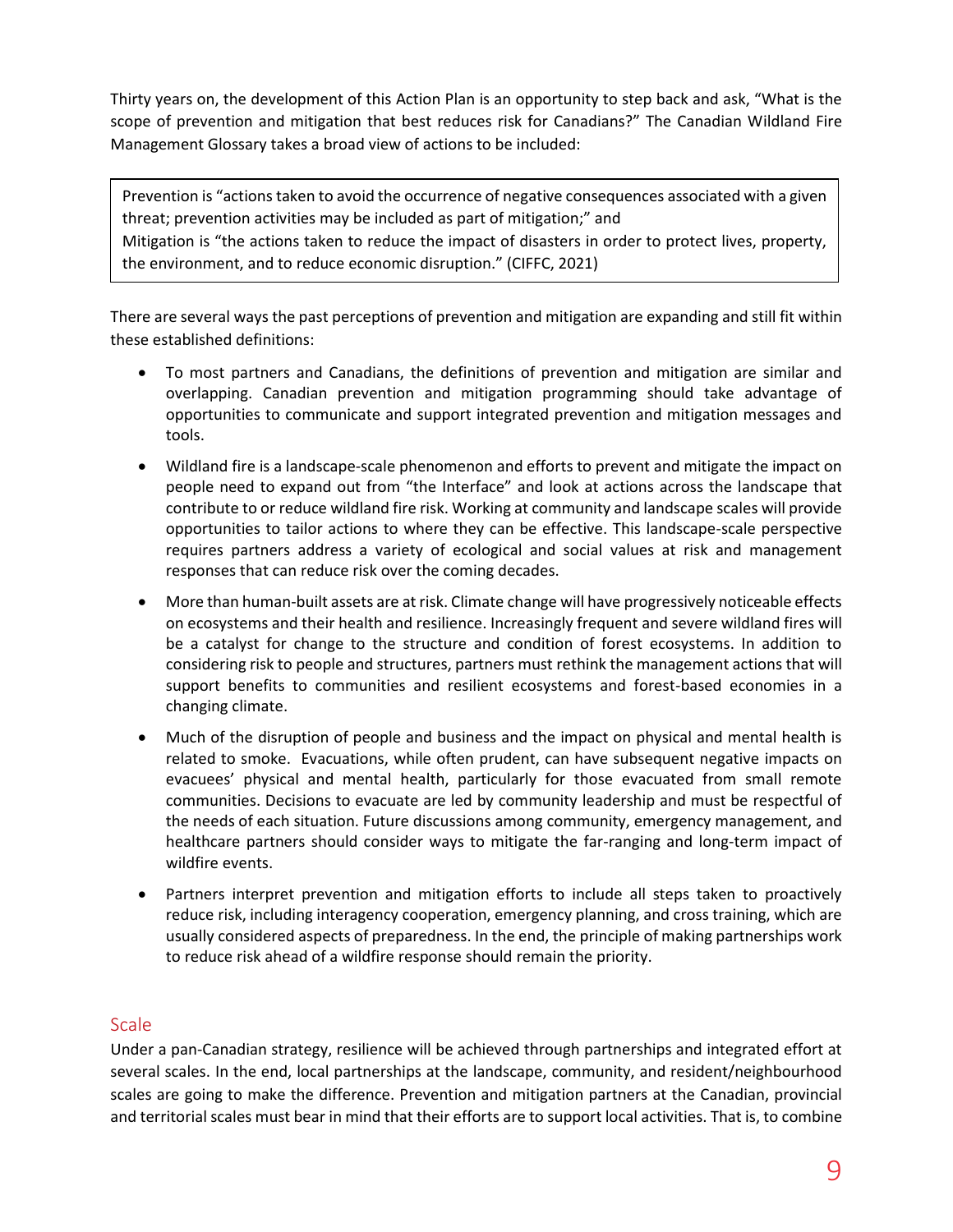their funding, resources, and expertise to support local partners, who need technical guidance, resources, tools, and incentives to create change.

Much of the wildfire mitigation effort to date has been at the Landscape-Community Interface<sup>3</sup> and homeowner scales, which remain an important focus. To reduce wildfire risk for Indigenous Peoples, connecting with communities will be critical. In larger communities, FireSmart efforts have had success at the neighbourhood scale, which demonstrates the importance of local connections and flexibility in how core program concepts can be delivered locally.

In some parts of Canada, however, a regional/landscape approach will be important for several reasons:

- Citizens identify with regional decision making, particularly when it comes to natural hazard and emergency management co-operation.
- The engagement of individual communities or neighbourhoods may be difficult when there is a perception that their individual wildland fire risk is very low.
- Public service and infrastructure providers may best engage at a regional scale.
- In the context of parks, protected spaces, and land areas less intensively managed, partners think more about ecosystems, ecoregions, and the values associated with natural systems than stationary built assets. Values at risk for these partners – and reducing risk while promoting healthy landscapes – will require conversations beyond the community scale.
- Wildland fire discussions can be aligned with landscape scale discussions of other natural hazards, forest management, regional government, and industry/business impacts.

Prevention and mitigation programs and partners working at the Canadian, provincial, and territorial scales must develop tools, key messages, and funding support that can be flexibly applied at local, community, and landscape scales. Ultimately, FireSmart will need to connect with individuals to raise awareness and answer the basic question, "What can I and my neighbours do to reduce our risk?" Efforts at different scales must be linked to be effective. Often, outreach directly to Canadians will happen through partners and local community initiatives. But in this web-connected world, it will be important for Canadians who reach out to find consistent information, key messages, programs, and materials. A whole-of-society effort requires that partners let their organizational boundaries fall away and focus on the objectives of reducing risk for Canadians.

With the merger of FireSmart Canada and CIFFC, there is an opportunity for CIFFC to facilitate a number of efforts and partnerships under this Action Plan. At the pan-Canadian scale, CIFFC's role will be to:

- provide oversight and strategic direction to FireSmart programs;
- keep content of FireSmart moving in one unified direction;
- develop common themes, tools and materials;

<sup>&</sup>lt;sup>3</sup> This Action Plan uses the language of a Landscape-Community Interface (LCI) rather than the more traditional Wildland Urban Interface (WUI). Some communities do not see the land near the community as "wildland" – it is the land where people live, harvest food, recreate, and find renewal. And the community at risk may not appear very "urban". This Action Plan will also use the term "the interface" as it includes the LCI and the interface with public services, infrastructure, industrial activities, and assets that are at a distance from communities.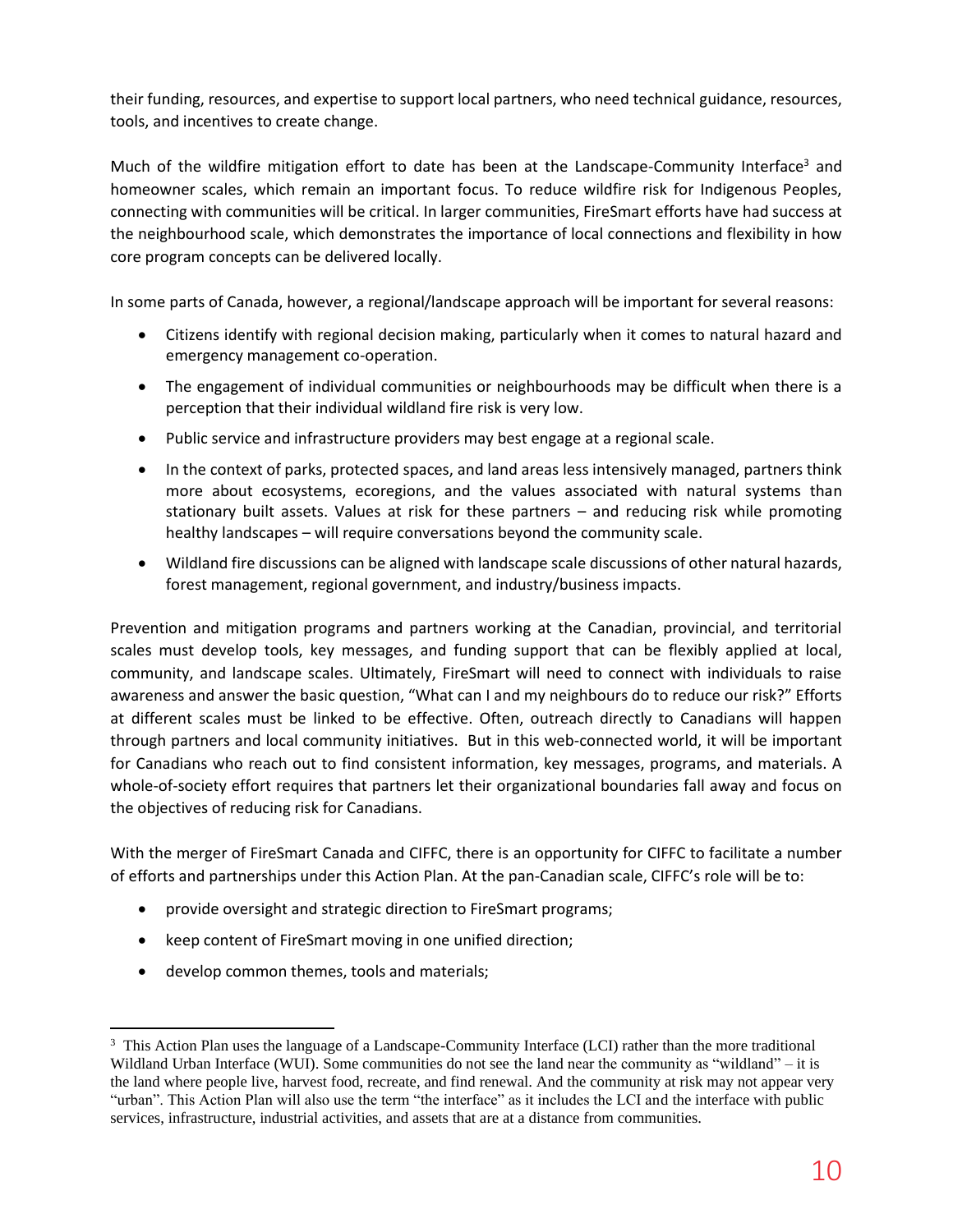- advise partners at provincial/territorial or local scales on best practices;
- support development of technical guidelines;
- recognize that implementation of FireSmart must be flexibly suited to each jurisdiction and must be culturally appropriate;
- facilitate engagement of non-wildland fire federal and inter-provincial groups;
- facilitate international agreements and partnerships (e.g., Firewise USA, North American Forestry Commission);
- facilitate multi-partner funding proposals and investments; and
- promote and co-ordinate analysis and science to inform future tools and support decisionmakers.

At the provincial and territorial scale, partners will:

- promote fire-adapted communities by supporting regional (landscape), community, and individual actions;
- engage provincial or territorial partners in the overall prevention and mitigation goals;
- address priorities unique to their jurisdiction, but following common themes;
- facilitate multi-partner funding proposals and investments; and
- support development of common pan-Canadian tools and programs through staff time or funding.

#### <span id="page-11-0"></span>Investment

Reducing risk requires investment ahead of any impending emergency. The UN's Sendai Framework for Disaster Risk Reduction (UN 2015) encourages society to invest more in prevention and mitigation to empower local citizens ahead of disasters. To limit impact on public safety and economies, proactive resilience is commonly more cost effective when compared to the large sums spent on disaster response and recovery.

Certainly, additional effort described in this Action Plan will require additional investment to accomplish goals in a reasonable time. Shared responsibility means all partners will add their capacity to the problem. Sometimes that is funding, sometimes that is by organizing their program or local effort to support shared goals.

Attention will be required to three aspects of investment:

- Foundational salaries and operating funds are important to stabilize the merger of FireSmart Canada with CIFFC. Base capacity to support FireSmart Canada is currently being funded from the annual levy CIFFC assesses to its member agencies.
- New projects will be required to build tools and enhance engagement. Investment must flow from several partners to projects designed to enhance engagement efforts, expand to more regions of the country, reach out to new partners, sustain media efforts, enter contracts, or support salaries to develop new materials.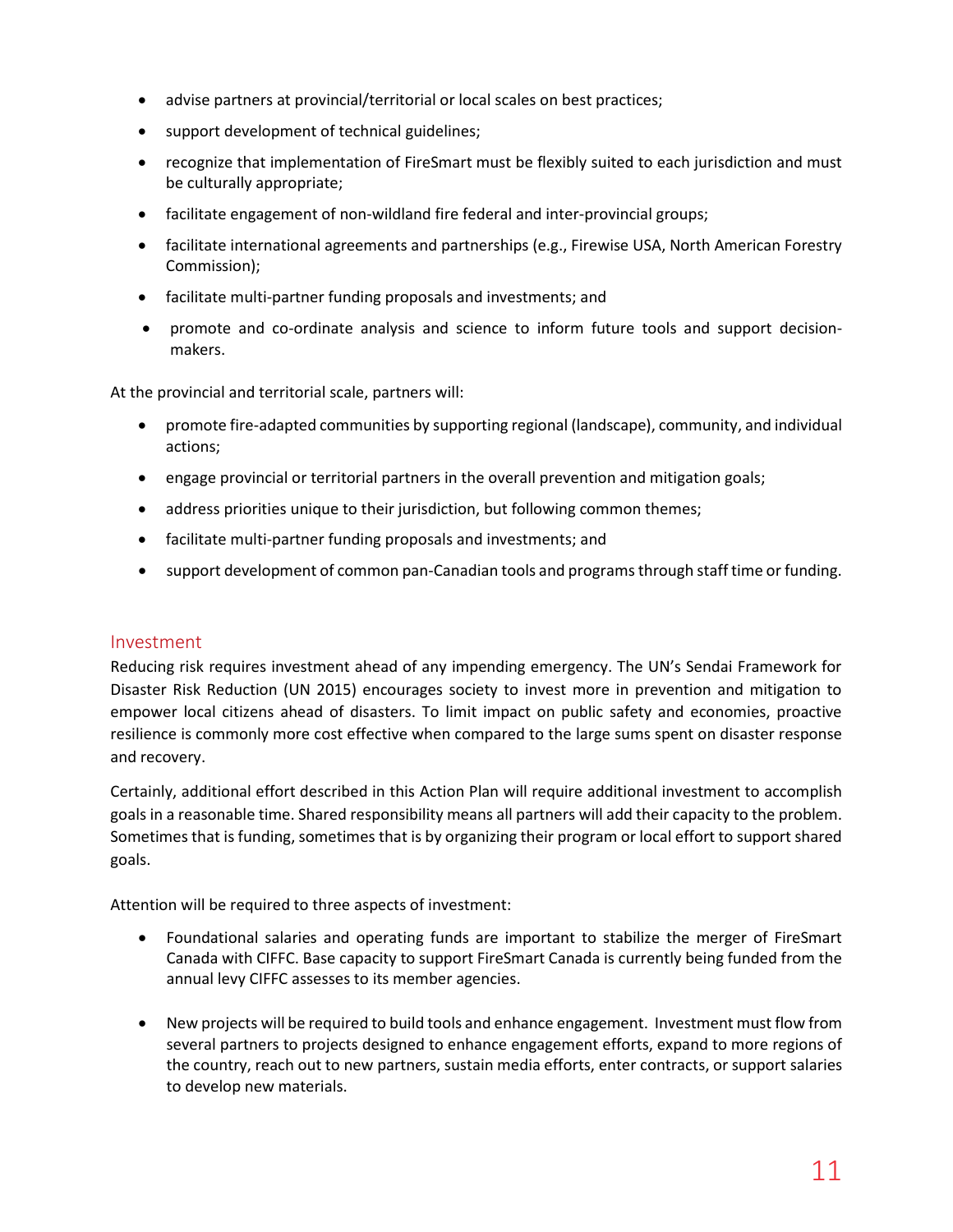Canadian partners should invest in a coordinated pan-Canadian effort to prevent wildland fires. The highest priority fires to prevent varies from region to region. There are common elements, messages and products that can be developed together and shared.

Some federal programs may be designed to allocate funding to emergency management, climate change adaptation, or infrastructure programs. On their own, individual provinces or communities might be too small to be considered in such funding programs. CIFFC may, when it is helpful to the partners, develop proposals on behalf of many partners to bring strategic funding into the partnership to support program design or local effort.

Investment is not just about capacity  $-$  it is an indicator that partners are taking shared responsibility to mitigate risk. Many private sector and government partners have contributed to projects and this model can clearly grow. CIFFC's corporate structure as a not-for-profit agency provides flexibility in managing and disbursing funds from partners and external sources.

• Investment to support or create incentives for communities and local efforts will be an ongoing challenge. Mitigation activities such as vegetation management or retrofitting homes are good concepts but evidence shows these activities will not take root without some financial incentive or offset. Research has also shown that individuals are unlikely to invest in change unless they can expect more than one benefit from the effort (Christianson et al., 2012; McFarlane et al., 2012). Reducing wildland fire risk, on its own, will not be incentive enough.

Private sector partners, such as insurers, have demonstrated they can provide both information and incentives to their customers. Communities and home builders have opportunities to build incentives into new developments that are more resilient. Messages to residents (who often do not own their home) should be matched with understanding of, and solutions to, their financial capacity to reduce risk.

Funding programs directed to support local efforts should encourage, in their application criteria, comprehensive application of the Seven FireSmart Disciplines. A modest investment in education, planning, interagency cooperation, and training, for example, may have greater benefit than expensive fuel treatment programs. Where government programs presently exist that assist local communities, intergovernmental dialogue should discuss how to make those programs work better for local partners.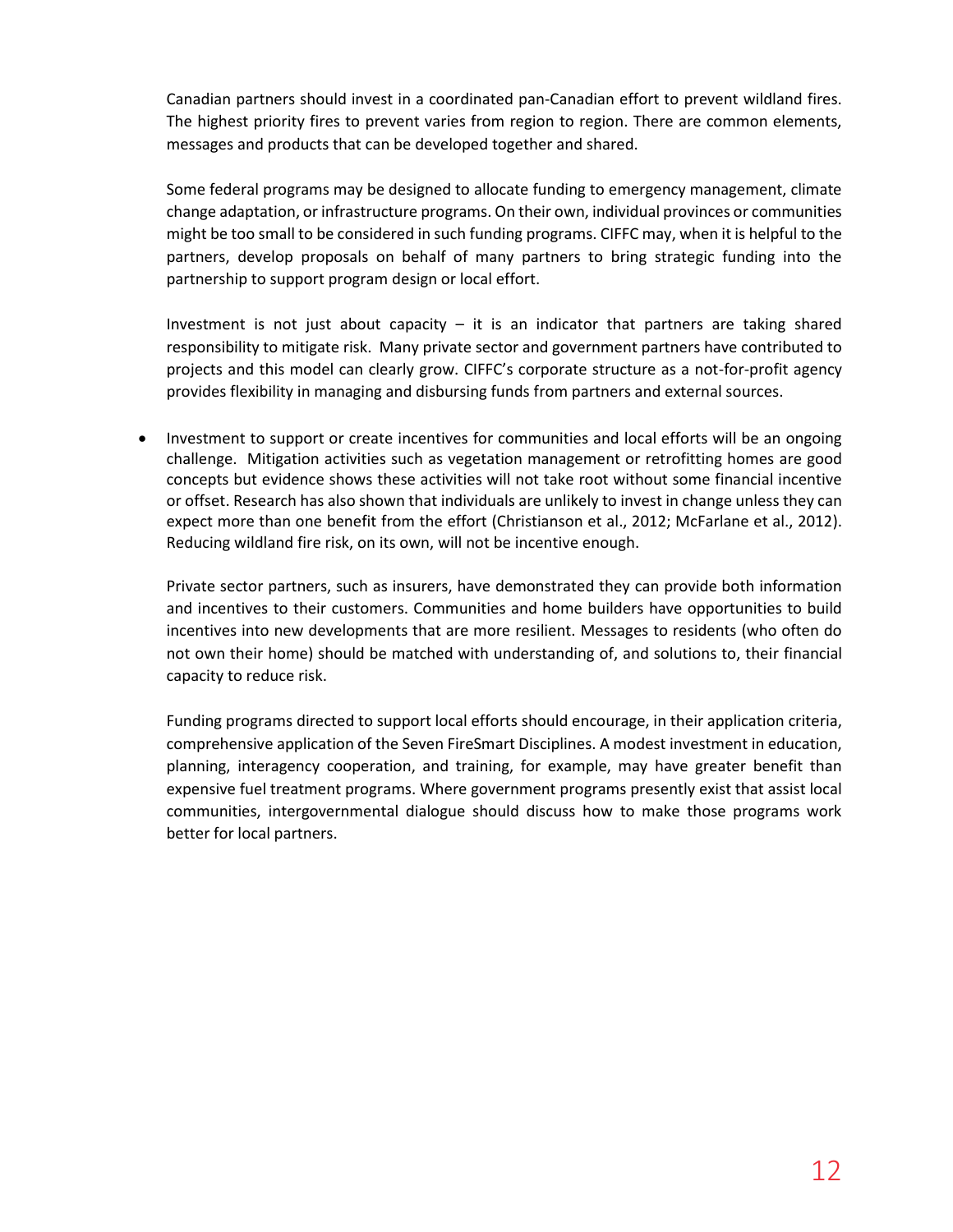# <span id="page-13-0"></span>Strategic Themes

# <span id="page-13-1"></span>Theme 1: Build and Expand Collaboration

When a wildland fire occurs and threatens a community, property, and/or public safety, a complex web of partners from government, community, and private sectors become involved in responding to the event and supporting the people threatened. The number of players involved in responding to the wildfire and supporting the resulting emergency and recovery "can be dizzying at the best of times." (Abbott and Chapman, 2018. p 38.)

High-profile wildfire events in the last 20 years have shown that excellent capacity and response by wildland fire agencies and their many response partners will be necessary – but not sufficient – to reduce risks in the future. In extreme weather conditions – when most wildfire damage occurs – locally prepared communities and industries that have taken steps to prevent wildfires and mitigate damages will have better outcomes than those relying on response alone. The web of partners – other public safety and emergency management agencies, other levels of government, business and industry, and individual citizens – is needed to jointly address the wildfire prevention and mitigation challenge, and to reduce impacts to people, property, and the economy.

While the number of partners and relationships are many, strengthening collaboration and governance to increase resiliency is a primary goal of the Canadian Wildland Fire Strategy (CCFM, 2016), aligns with the UN's Sendai Framework Priority #2 (United Nations, 2015), and is the first priority of Canada's Emergency Management Strategy (PSC, 2019). To best serve Canadians and to accommodate the diversity of partners across the country, similar collaboration models will be required at pan-Canadian, provincial, territorial, regional, and local scales.

## <span id="page-13-2"></span>Collaborative Governance and Shared Responsibility

Public-policy researchers have recognized that governance models should move beyond linear concepts shown on organization charts. Collaboration and partnerships are no longer an external influence that the governance model should inform, consult with, and adjust to. Changes in how society addresses complex problems requires collaboration and shared responsibility among government, Indigenous, private, public, and civic spheres to empower local communities, stakeholders and individuals to implement programs that best address the local situation.

"Collaborative governance is the processes and structures of public policy decision making and management that engage people constructively across the boundaries of public agencies, levels of government, and/or the public, private and civic spheres in order to carry out a public purpose that could not otherwise be accomplished." (Emerson, et. al., 2012)

The principles of collaborative governance are appropriate for Canadian prevention and mitigation efforts which require empowering a broad group of partners toward a common goal without simple lines of authority. Eventually, discussion and collaboration build a shared sense of responsibility - that all partners are part of the solution and, without their effort, they and their neighbours will be at greater risk when a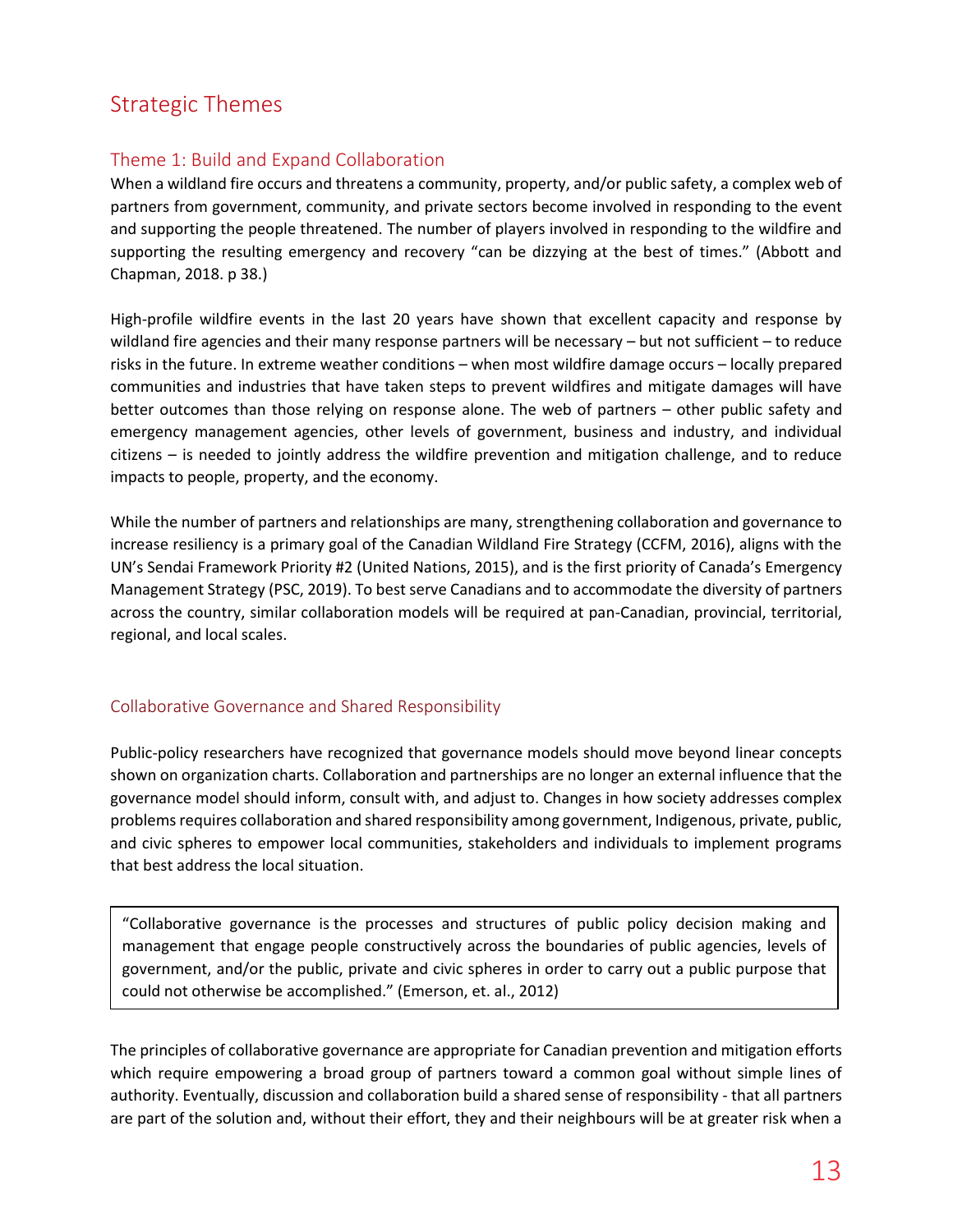wildfire occurs. Building this shared sense of responsibility is critical for better outcomes locally, regionally, provincially, and across Canada.

The merger of FireSmart Canada and CIFFC provides a solid foundation of partnerships and collaboration. CIFFC connects wildland fire organizations across the country and is connected to other Canadian and international wildland fire and emergency management agencies. FireSmart Canada has developed a broad network of partners including Indigenous Peoples, communities, government, and business. The scope and reach of Canadian wildland fire prevention and mitigation efforts will be strengthened by building on existing networks, making new connections, and initiating some new conversations.

### *Priority Action: Build on existing relationships with Indigenous Peoples*

The CCFM aspires to better include and collaborate with Indigenous Peoples and organizations based on nation-to-nation principles of recognition, equity, partnership, good faith, and mutual respect (CCFM, 2019). In addition, Canada has committed to reconciliation through the Truth and Reconciliation Commission Calls to Action and as a signatory to the UN Declaration on the Rights of Indigenous Peoples (UNDRIP). Wildland fire partners need to demonstrate those aspirations can be designed into prevention and mitigation efforts wherever Indigenous Peoples live in Canada.

Indigenous partners – which include First Nations, Metis, and Inuit – are diverse in their interests, priorities, and representation across Canada. Several steps will be taken to strengthen existing relationships and ensure partnership on committees and working groups:

- CIFFC will include Indigenous partners immediately in the FireSmart Canada Advisory Committee
- Intergovernmental dialogue will be required with National Indigenous Organizations<sup>4</sup>
- Products and messages designed specifically to assist Indigenous communities will be developed in conjunction with Indigenous Peoples.
- Provincial and territorial partners will continue to reach out to communities so their local expertise, priorities, and plans can be applied to activities.

Implementing this Action Plan must demonstrate a commitment to partnership and build relationships that can be more specific about the road ahead and how Indigenous Peoples will be involved at various scales.

## *Priority Action: Establish the FireSmart Canada Advisory Committee*

The FireSmart Canada Advisory Committee will be an integral part of CIFFC's governance structure and will report directly to CIFFC's Management Committee. The purpose of this committee is to:

- o ensure the FireSmart brand, standards, and products demonstrate excellence and continuous improvement;
- $\circ$  provide a structure for partner organizations impacted by wildland fire to collaborate directly with wildland fire agencies in developing solutions that have broad application;
- o enable partners to bring their expertise and funding together to support FireSmart and help solve priority issues by directly funding specific projects; and
- o disseminate common FireSmart messages across many organizations.

<sup>4</sup> Leading this dialogue is beyond the scope of CIFFC's mandate and is expected to be led by an intergovernmental group.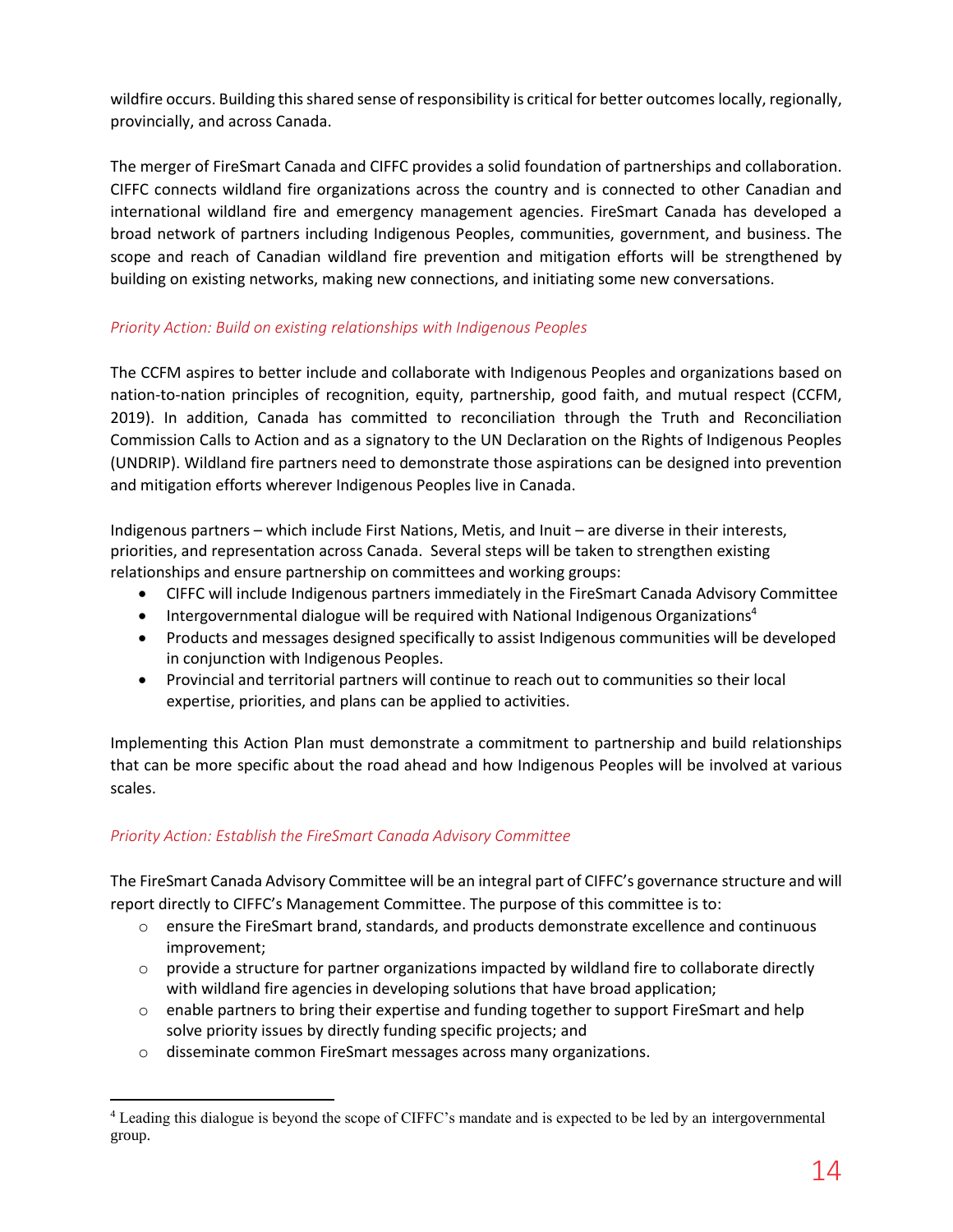Strategic, collaborative leadership will be required from a diverse committee, which will meet regularly to review and guide progress on this Action Plan and FireSmart activities. Advisory committee members should have one or more of the following characteristics:

- they represent a key partner at the Canadian scale (i.e., are able to represent the decisionmaking process in their own organization);
- they represent a provincial, territorial, or regional FireSmart committee; and/or
- they are invested in funding FireSmart activities or projects.

Leaders and staff from CIFFC member wildland fire agencies may join the Advisory Committee to listen and provide context, but they should be in the minority. As members of CIFFC, these agencies have ample opportunity to influence prevention and mitigation efforts in other settings and will participate in working committees.

To be effective, the FireSmart Canada Advisory Committee will comprise about 12 members. Representatives of Indigenous organizations will be on the Committee and partners from the private sector and other government departments are eager to participate. A few members of the Advisory Committee will be challenged to represent the diversity of perspectives across Canada. Advice on prevention and mitigation programs will also require outreach in other ways to organizations. Two groups of partners are good examples:

- Community fire departments (including those in Indigenous communities) are diverse in their awareness of wildland fire risk and their capacity to undertake prevention and mitigation projects. The manner in which community fire departments connect with each other and provincial/territorial/national organizations is a complex fabric of relationships. These local departments are key, however, to building local awareness and support through their contacts and local credibility. Community fire departments are also essential partners in interagency cooperation for effective response when a wildfire occurs. Outreach to community fire departments is a task in itself; organizations such as Fire Marshals, Fire Commissioners, the NIFSC, associations of fire chiefs, and the National Fire Protection Association (NFPA) can help in this outreach effort but there is no simple mechanism to reach this group of partners. Reaching and supporting mixed and volunteer departments are critical as they are often at the nexus of high wildland fire risk and low capacity where ready-to-use materials, training, and messages will be helpful.
- As the scope of FireSmart expands out from the interface to landscape scale discussions, engagement with industry (forestry, oil and gas, for example) and infrastructure (energy, utilities, telecommunications, for example) will become increasingly important. Again, these partners are diverse and not easily engaged through one or two points of contact. They are similar in the nature of risks on the landscape and their approach to risk management through standards and systems. In addition to having values at risk in a wildland fire environment, these partners, when prepared, have capacity to shape landscape risk and assist during emergency events.

#### *Priority Action: Build capacity and working collaboration*

Implementing this Action Plan will require the collective efforts of managers, working level staff and partners working together to build consistent tools, initiatives, and key messages. The merger of FireSmart Canada with CIFFC provides an opportunity to consolidate the leadership of CIFFC's Mitigation and Prevention Committee (MPC) and several FireSmart Canada working teams under CIFFC's management structure.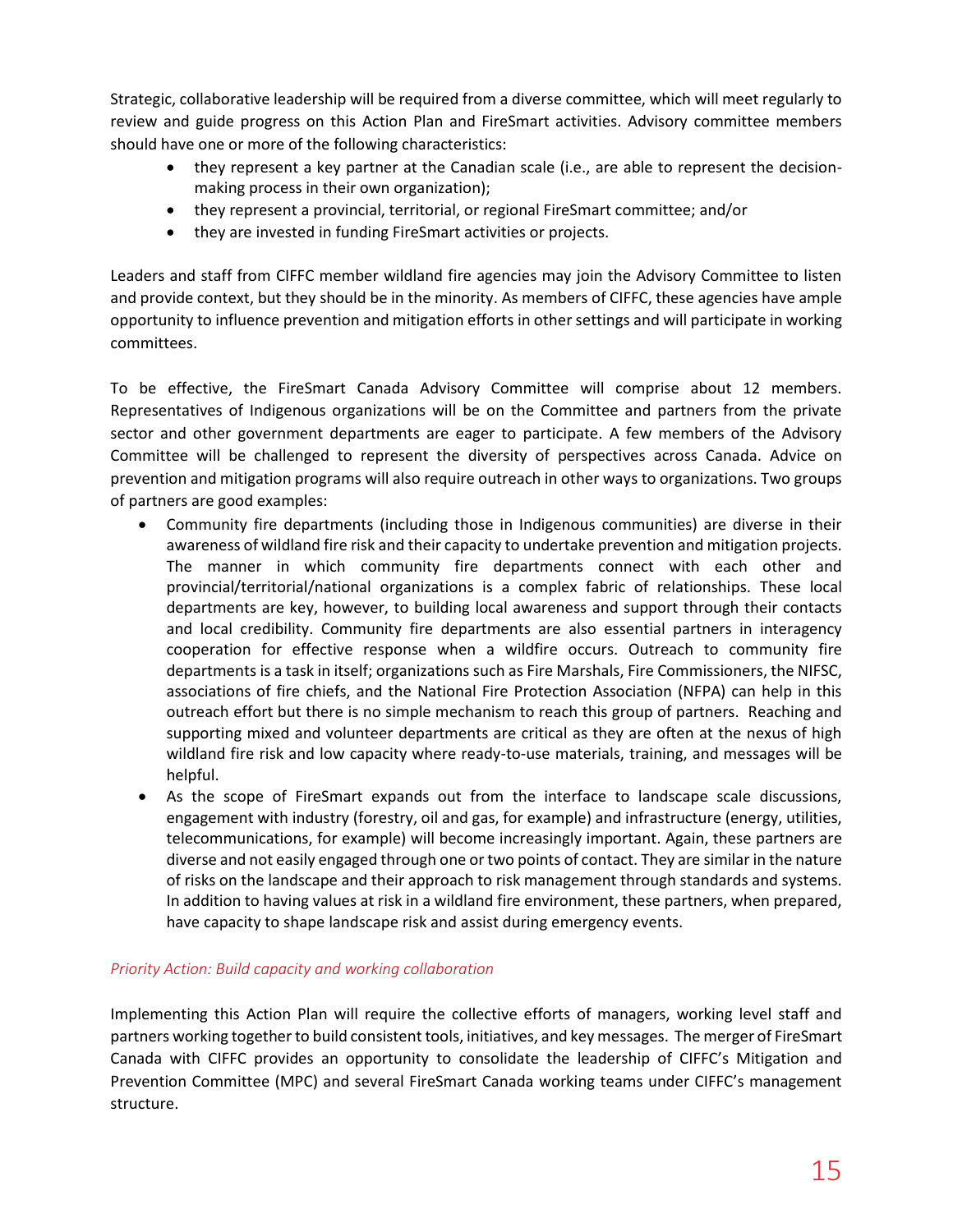The Mitigation and Prevention Committee has been functioning mostly as a community of practice and modest re-structuring isrequired. A refocused, possibly smaller MPC can play a greater role in coordinating prevention and mitigation activities if it is better supported with funding and additional working capacity.

To consolidate project management, the CIFFC Management Committee should initiate several changes in 2021 to its working team structure:

- Clarify the role and membership of the Mitigation and Prevention Committee (MPC) to coordinate prevention and mitigation projects and manage the workload of working groups and task teams reporting to them:
	- o absorb the current FireSmart Standards Advisory Group and create a task team, if necessary;
	- o provide oversight to the existing FireSmart Technical Review Working Group to undertake projects to improve evidence-based risk reduction guidance and standards;
	- o form a Communications Working Group to develop and implement a FireSmart communications strategy (i.e., the Priority Actions under Theme 2);
	- $\circ$  initiate and facilitate two task teams comprised mainly of partners external to wildland fire agencies related to Priority Actions:
		- advance a risk-appropriate technical standard for new building developments; and
		- develop tools to support mitigation of smoke and health impacts; and
	- $\circ$  provide for outreach and to continue a community-of-practice function to keep a broad set of partners informed and engaged.
- The CIFFC Fire Science Manager and Fire Science Committee should be engaged to help accomplish some new elements of this Action Plan. Many of the Priority Actions in this Action Plan require additional research, science, evidence, or design which will require engagement with the broader research community. The Fire Science Committee is the pan-Canadian working forum that engages with the [Blueprint for Wildland Fire Science,](https://www.nrcan.gc.ca/our-natural-resources/forests-forestry/wildland-fires-insects-disturban/blueprint-wildland-fire-science-canada-2019-2029/21614) the [Canada Wildfire N](https://www.canadawildfire.org/)SERC Network and other researchers engaged in wildland fire science; social science, economics, management, ecology, etc. Leadership with fire science engagement will be required on several Priority Actions:
	- $\circ$  connecting the National Risk Profile (NRP) with practical tools for landscape risk assessment;
	- o engaging in a structured dialogue on climate change adaptation requires discussion of forest science that supports policy evolution;
	- o evaluating cost-effectiveness of vegetation management and risk reduction activities; and
	- o develop pragmatic FireSmart forest management.
- Improving and streamlining training on FireSmart concepts are important to supporting local partners, such as community fire departments. These projects will require the expertise and support of the CIFFC Training Working Group.

New structures will not be effective at managing the agenda without new capacity – people and investment will be required to undertake projects in a timely fashion.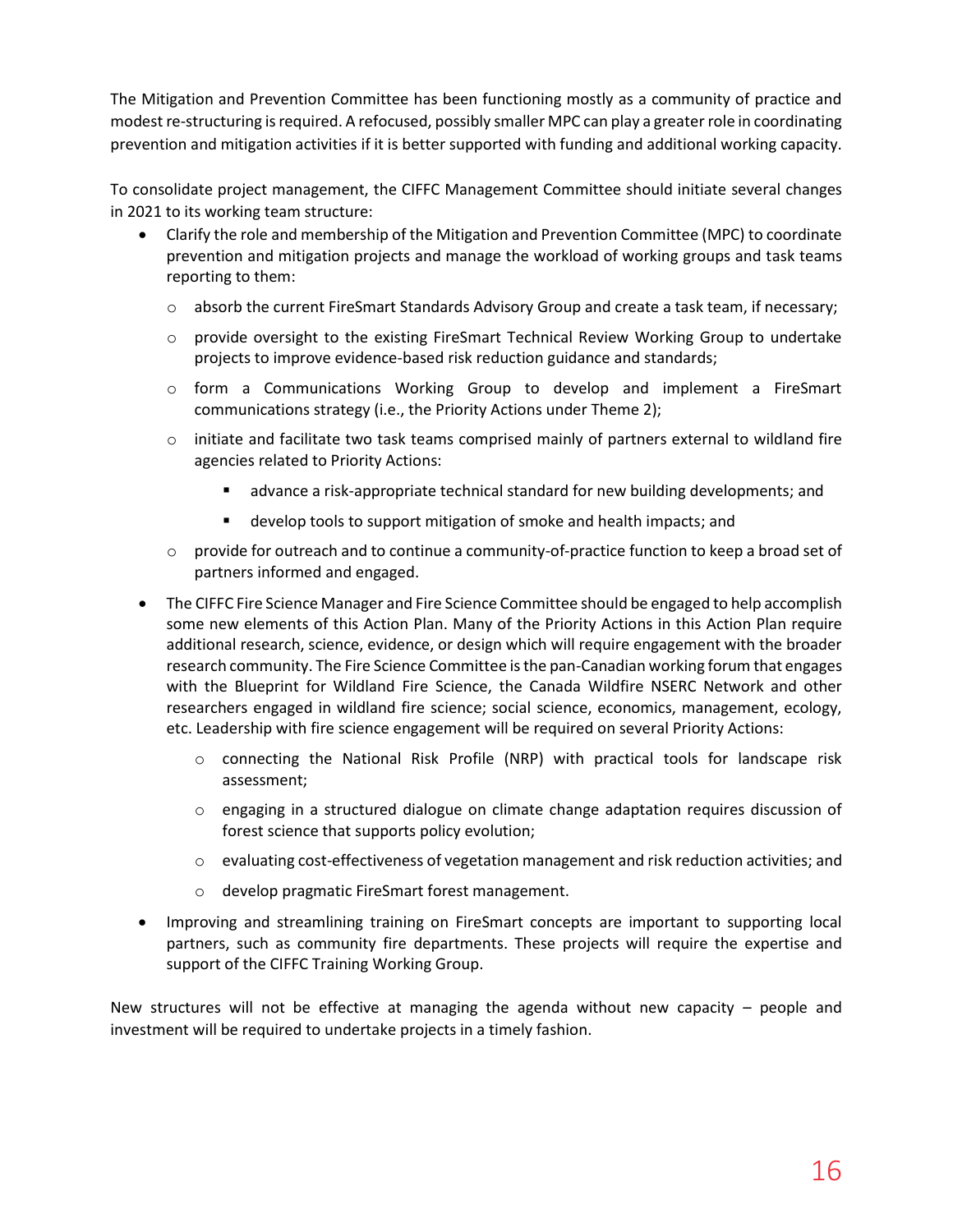#### <span id="page-17-0"></span>Theme 2: Communicate to Build FireSmart Awareness as a Foundation for Engagement

Communicating, building awareness, and engaging Canadians to build a more resilient future are fundamental to achieving all aspects of this Action Plan. While there are many aspects of prevention and mitigation efforts, FireSmart is a trusted brand associated with wildland fire risk reduction that is recognized by individuals, community groups, governments, researchers, and fire departments from coast to coast to coast. This theme will bring a focus to how FireSmart messages, tools and products should evolve to make the public aware of wildland fire risk and how to prevent ignitions and mitigate damages. Building awareness is just a first step  $-$  engagement means people take the information, change behaviours locally, and take new actions that help achieve common goals. And while FireSmart messages are a key focus under this Action Plan, CIFFC and its partners will be able to apply the same structure and skills to other wildland fire engagement with the public.

Canada is a diverse society to engage in a set of risk-reduction messages. Wildland fire risk varies considerably across the country and extreme wildfire events happen infrequently. Regions are at different levels of awareness and risk perception. Audiences at highest risk are often in small communities or rural or remote areas where vulnerability may be high and capacity for action is low.

Communication strategies will require development of common key messages that articulate the themes of FireSmart and provision of tools and materials so those messages can be adapted to specific local audiences. Some partners will use the core message materials directly while others will adapt them to fit their regional or local situations. Crafting media, messages, and materials will require attention to the culture of the receiving community and current risk perceptions. This principle of designing culturally appropriate materials from core messaging will be particularly critical for engagement in Indigenous communities and in French, but also extends to regional differences in the far north and Atlantic Canada, for example, and for audiences in parks, on military bases and within industrial organizations.

Ongoing FireSmart communication efforts provide this Action Plan with a sound starting point from which to extend the reach to new audiences and to develop more comprehensive messages. In 2020, with funding support from the Co-operators Group, FireSmart Canada contracted with a national communications advisor to increase reach, ensure consistent and accurate messaging, engage audiences, and maintain the integrity of the FireSmart Canada brand. Since September 2020, audience engagement on all social media platforms has grown. Website visits, the time users spend on the FireSmart Canada website, resource downloads, and participation in programs have similarly expanded.

Content is particularly effective when FireSmart Canada tags partners, agencies and organizations such as The Co-operators, the Institute for Catastrophic Loss Reduction, the National Fire Protection Association, Intact Centre on Climate Adaptation, Canadian Red Cross, Indigenous groups, provincial FireSmart committees, provincial and territorial ministries, scientists and researchers, and climate-focused organizations. Use of social media has resulted in increased engagement:

- Wildfire Community Preparedness Day campaign has grown steadily since 2015 and is becoming a truly national endeavour.
- New social media assets are developing in French, including a twitter account @IntellifeuCA
- A new video series profiles Recognized FireSmart Neighbourhoods.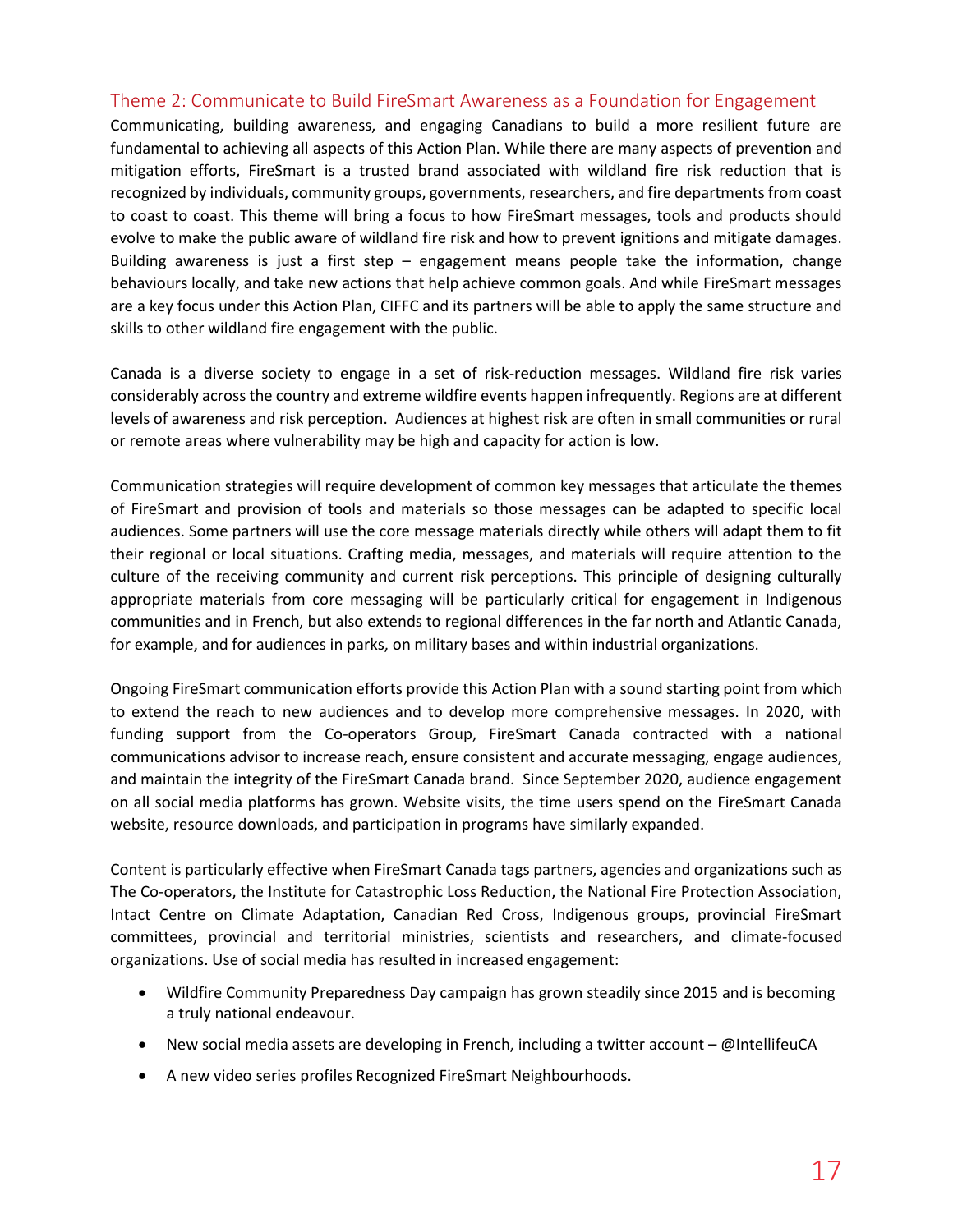Targeted messaging that leads viewers directly to resources that help them protect their homes from wildfire results in a strong, engaged social-media following. Maintaining the momentum and engagement that has been developed with partners will require ongoing support and attention to a structured Canadian FireSmart communications strategy.

#### *Priority Action: Commit to a structured communication strategy*

FireSmart Canada has had success in engaging communities and has recently enhanced its communication with audiences through social media. Extending the reach of FireSmart across all of Canada and broadening the set of messages under this strategy requires an evidence-based communication strategy.

A more strategic and robust communication program requires:

- common key messages across the breadth of FireSmart including attention to common fire prevention themes that can be shared across Canada;
- best-practice agreement on provincial, territorial, and local adaptation of key messages;
- engagement with partners for culturally appropriate adaptation of key messages;
- technical standards and science concepts translated into understandable messages and materials;
- extending community-oriented tools and materials to landscape and regional scales;
- communication tools and materials that can be used directly or adapted by media and partner agencies during major wildfire events;
- connecting wildland fire risk reduction to societal goals for climate change adaptation;
- FireSmart tools and materials that are easily usable by local partners without development cost.

Development of a communication strategy will employ data-driven identification of risks and target audiences, development of key messages specific for those identified risks and audiences, and program creation, implementation and evaluation.

Building and executing a robust communication strategy requires support:

- analysis of root causes and priorities for awareness;
- communication planning and technical expertise;
- a commitment to social-media programming, monitoring and engagement;
- a robust and current website that is updated regularly to provide quality user experiences and a Canadian hub for reliable, consistent material across the breadth of prevention and mitigation;
- video capability and content creation;
- multi-lingual translation services; and
- development of evidence-based educational and training material, tools and online resources that support FireSmart program design decisions.

Current media and materials (manuals, website, etc.) require an update and realignment. Recent socialmedia work is engaging Canadians, but social media is a means to direct partners and the public to more detailed core materials and tools, which are not currently robust enough to support the FireSmart vision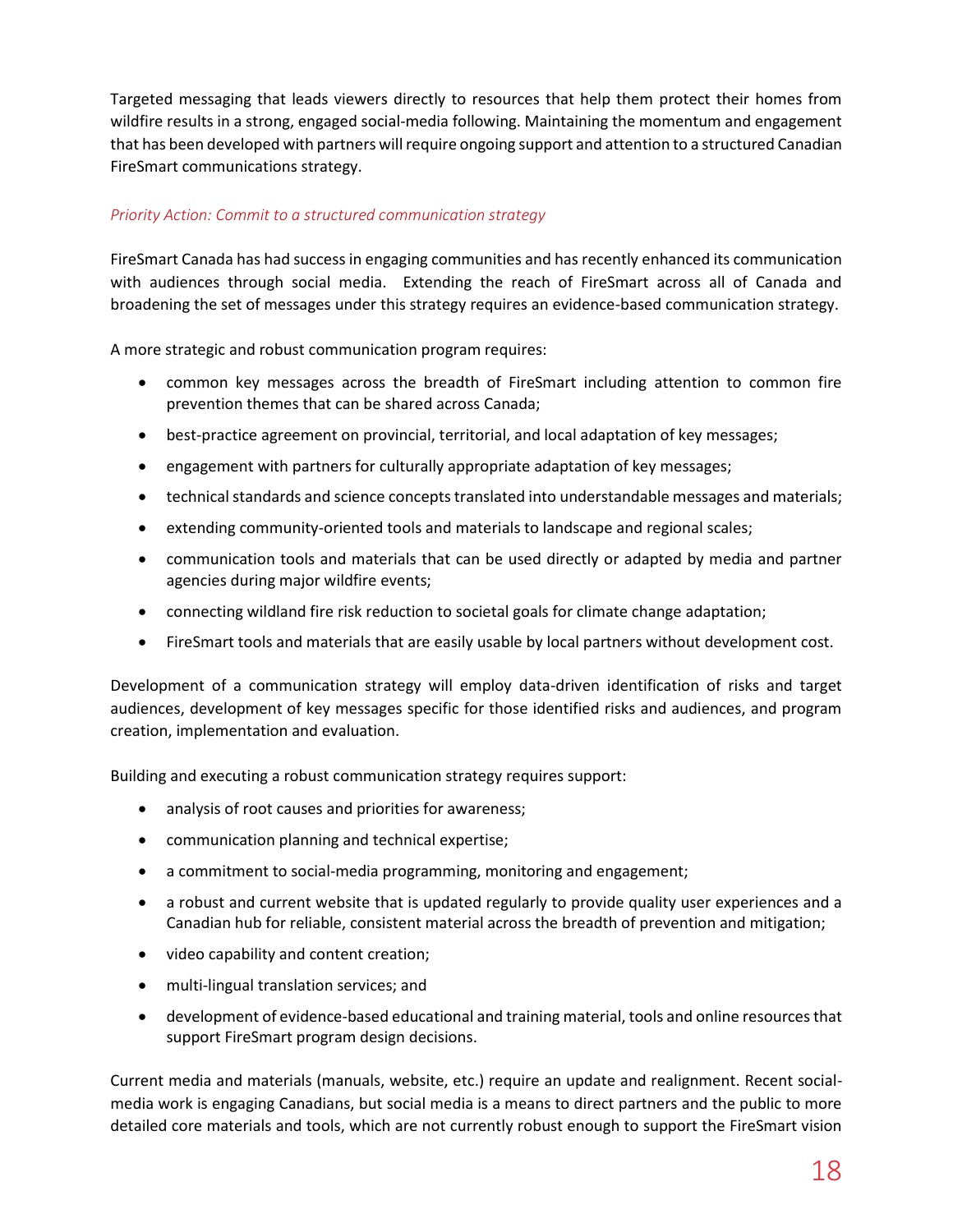for future engagement. Communication effort in a piecemeal fashion and without structured content will not be cost effective. Where existing messages and programming are in place, they can continue. In areas new to FireSmart, such as engaging partners in discussions of prevention and risk reduction and resilient forests at the landscape scale, FireSmart may need simple, practical interim messaging that will support future efforts.

A communications strategy will lead to development of turnkey communication tools (media kits, logos and images, social media posts, talking points, press release templates) that can be adapted to specific regions and audiences by regional, provincial/territorial, municipal, community and neighbourhood partners.

Many partners and community members will be engaged in development of communication strategies. A Communications Working Group will be formed within the CIFFC governance structure to develop the communications strategy and key messages. Outreach beyond the working group will be required to understand how messages can be adapted to local regions, communities and audiences. Indigenous Peoples should determine how communication to Indigenous communities is designed. Parks Canada and provincial parks organizations, for example, can assist in the creation of messaging for recreationists who visit wildland areas from urban environments and should understand the importance of wildfire prevention for campgrounds and infrastructure, and complex issues such as wildland fire's natural role in healthy forests and under a changing climate.

#### *Priority Action: Demonstrate FireSmart can reach people where they live*

While Canadians are similar in many ways and share a desire to reduce risks from wildland fire and adapt to climate change, they are diverse in how they want to get there. Perspectives on risk and local actions are rooted in local culture. FireSmart success will require people learn to understand each other and jointly develop the tools they can use to make a difference.

Specific outreach and conversation will be required to determine how key messages should be adapted in culturally appropriate ways. Indigenous Peoples have diverse perspectives on how to engage with communities and adapt common messages to their needs and priorities. Partners will need to consult with communities, acknowledge local expertise, and support those perspectives that can shape FireSmart materials and methods. Similarly, attention will be required to reach French-speaking Canadians appropriately. Other sectors of society (people who visit parks, members of the military, workers in industry, the agricultural sector, for example) are at different places in understanding wildland fire's roles and risks to public safety. Reaching out to them may require different methods or unique materials, but the key messages must be consistent. Individuals who interact with national campaigns and local campaigns should see that FireSmart is one set of messages.

A recent project, *Blazing the Trail: Celebrating Indigenous Fire Stewardship* (see box below) was successful because it was written by Indigenous Peoples for Indigenous Peoples. It doesn't follow or offer specific solutions, but instead provides stories of different actions people were taking and is a good example of successes that can be achieved by bringing new voices to the table to communicate in culturally appropriate ways.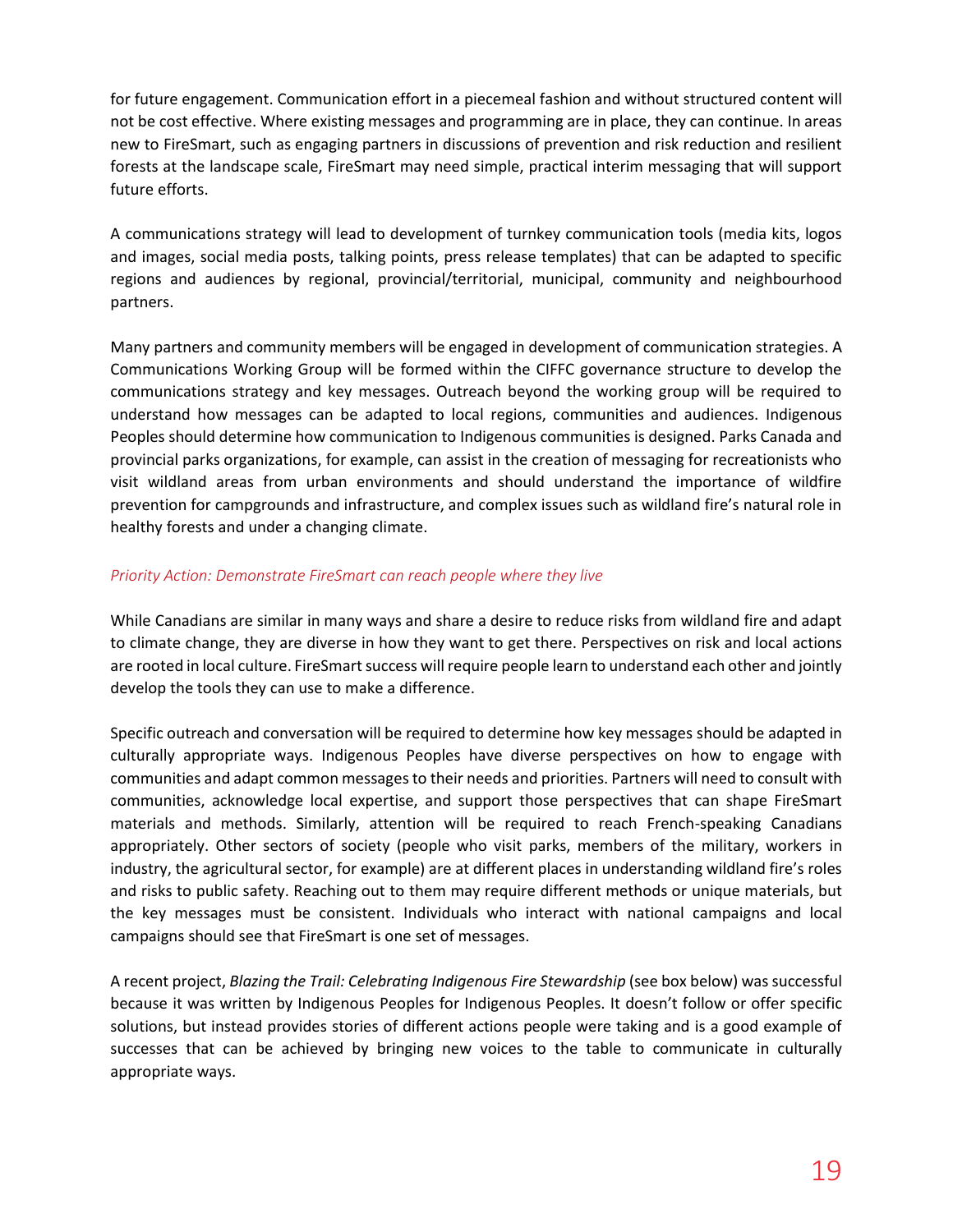

*Blazing the Trail: Celebrating Indigenous Fire Stewardship*, a 56 page book, recognizes the contributions to wildfire prevention of Indigenous communities in Canada. Its descriptive, first-person stories provide insight and context about Indigenous Peoples and fire stewardship. The narrative encourages celebration and sharing of wise practices and lessons learned across generations. Artwork, photos, and writings throughout the book acknowledge the significance of storytelling and expressive arts as ways of sharing knowledge about the roles and uses of fire in Indigenous communities. The publication acknowledges how Indigenous communities have been leading, in many ways, fire mitigation and prevention. The book includes an Indigenous fire risk-reduction tool kit to help communities prepare for wildfire or evacuation.

Key to advancing this priority action will be support of social and behavioural research – particularly as climate change related events drive increasing awareness of risks and shifts in public attitudes. FireSmart programs will need to stay on top of change in public understanding by facilitating studies and workshops or knowledge transfer conversations to increase skills of practitioners in reaching audiences where they live.

#### *Priority Action: Position and support the FireSmart brand*

FireSmart will be the public (and partner) recognized brand<sup>5</sup> for wildland fire prevention and mitigation in Canada. The investment in the FireSmart brand by Partners in Protection and FireSmart Canada has created value for Canadian wildland fire partners. Under this Action Plan, CIFFC will endeavour to promote

<sup>5</sup> Brand, in the CIFFC and *FireSmart* context means a name, design, symbol or product that identifies CIFFC's or FireSmart's service as distinct from those of other providers. Key components that form a brand include identity through logos and trademarks, brand awareness as a trusted source of services or information, and "first search" loyalty to the brand for services or information.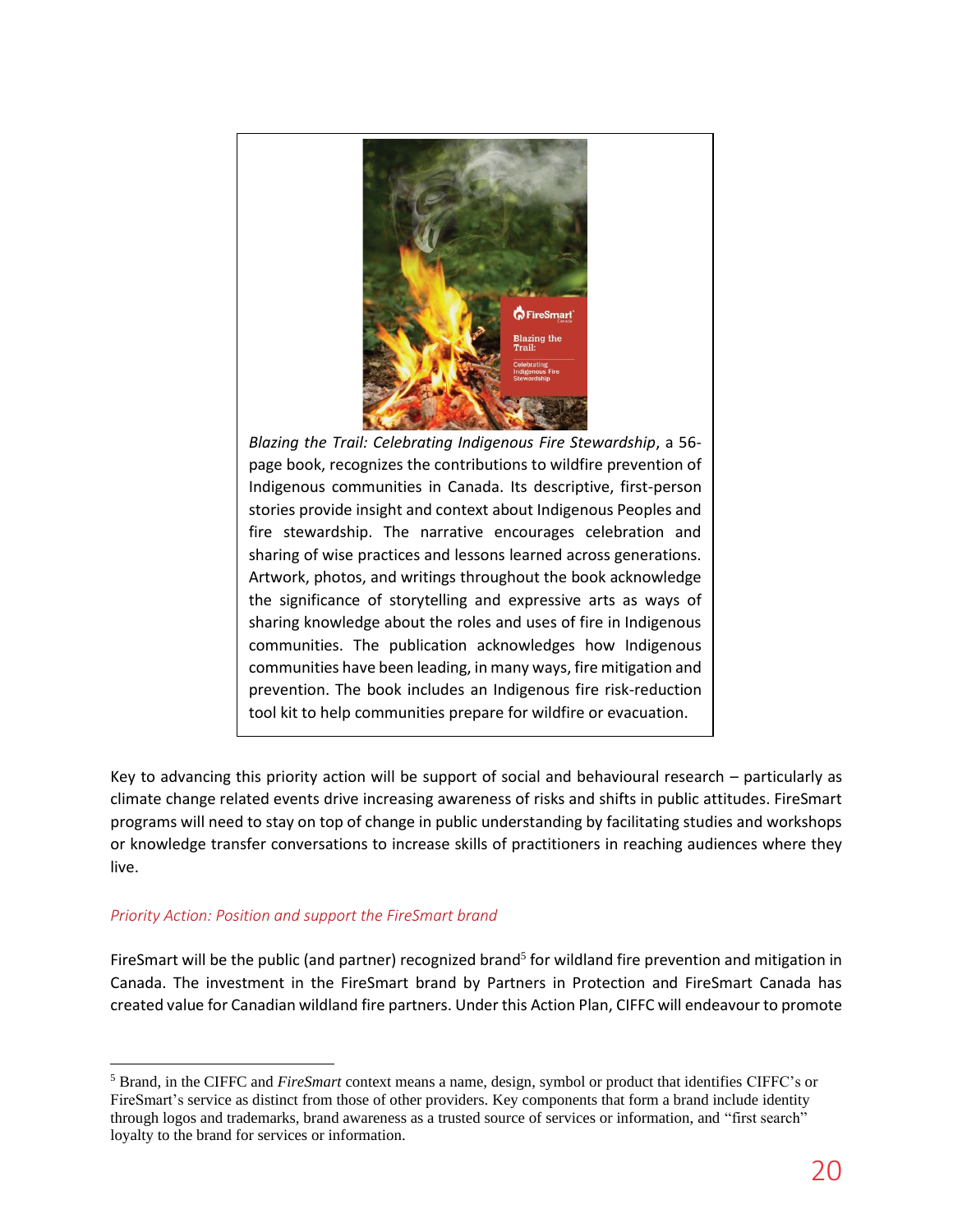and enhance the FireSmart brand as the vehicle for all wildland fire prevention and mitigation communication with the public.

CIFFC will continue current efforts by FireSmart Canada and Partners in Protection to standardize, license, and protect the FireSmart brand from inappropriate and inconsistent use. The FireSmart brand may appear jointly with a licensed partner's branding according to licensing agreements.

## <span id="page-21-0"></span>Theme 3: Build the Tools that Support FireSmart Risk Reduction

FireSmart Canada's merger with CIFFC brings with it a set of well-developed and public-focused materials and programs. Several initiatives are underway to improve, standardize, and expand the use of these materials and programs. Under this Action Plan, CIFFC and its partners should, based on a prioritized list, work to modernize and unify FireSmart tools and materials. This effort will take some time and effort but will be essential to bring about the change members and partners have asked for: consistent key messages; expanded awareness; tools and materials that can be flexibly adapted or applied at the appropriate scale; and a comprehensive consideration of prevention and mitigation efforts.

## <span id="page-21-1"></span>Risk Assessment as a Foundation for Focused Action

Reducing risk requires a sound understanding of where and when risk exists, and how wildland fire will threaten public safety (e.g., from encroachment on homes, ember transport, or smoke). Wildland fire, like other natural hazards, is dynamic in when it may threaten communities, but is not completely random. Spatial and temporal fire danger can be predicted and communicated to the public. Assessing risk requires a science-based understanding of how wildfires occur and move through forest or grass fuels to threaten people or property. Complicating the risk picture is the need to assess exposure at the interface, the vulnerability of those threatened, and the resulting social-economic impacts.

While FireSmart messaging and programming should be consistent and made readily available, the interest and engagement of communities and people will vary, based on their own perception of risk. Materials and tools should be designed so that people can articulate risks present in local conditions, rather than in gross generalities. Practical risk assessment tools help clarify risk perceptions and allow actions appropriate to local conditions.

Risk management frameworks are useful when they facilitate better decision-making by clarifying the nature of the risk, likelihood or conditions for occurrence, and the severity of consequences (PSC, 2017). Canadian or provincial/territorial programs should be able to assess and focus support to those areas of the country where a serious outcome, such as personal injury, property loss, or social or economic disruption is more likely. Such approaches are consistent with the UN's Sendai framework and the Emergency Management Strategy for Canada (PSC, 2019).

#### *Priority Action: Connect National Risk Profile with practical tools for landscape risk assessment*

A Canadian wildland fire risk assessment framework will function at several scales. For example, PSC has initiated a National Risk Profile (NRP) project, which is underway. Natural Resources Canada is creating a high-level Canada-wide framework for describing wildland fire risk in the context of other natural hazard and human-induced public safety risks. This scale of the NRP risk assessment is appropriate for political,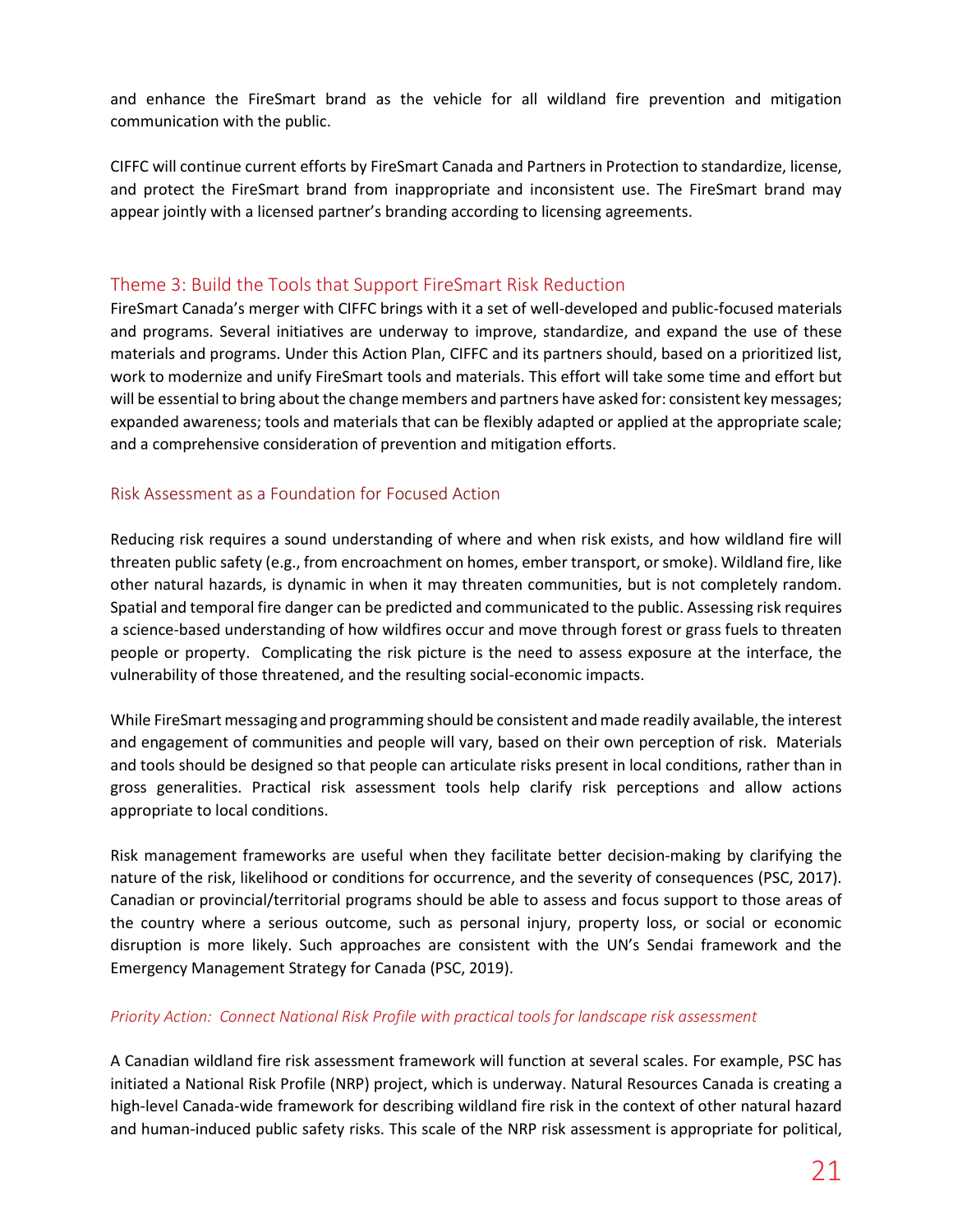senior government and business leaders who need a cross-sector analysis of risk that does not go into detail. The NRP project will establish this framework for consistency and integration with other hazards, but further work is required to bring the risk assessment framework down to regional and landscape scales to support local decisions and actions. Equally important to any product from the NRP project may be the process that engages various government partners in dialogue about wildland fire risk.

For partners to prioritize prevention and mitigation efforts at the provincial/territorial and regional/landscape scales, more tools are needed. Many programs designed to support communities are operating on the ability of those communities to self-identify the relative risk and on their capacity to apply for and implement mitigation projects. Regional organizations, such as the First Nations Emergency Services Society (FNESS), have helped communities and governments interact in British Columbia to assess risks and set priorities and implement mitigation programs. This effort is a good example of the work possible by regional organizations across Canada to support communities in assessing risk and accessing funding.

Federal or provincial programs should support addressing risks in the manner best suited to each community, rather than attempt to apply one effort or solution to all circumstances. New tools that help partners assess risk and connect plans at the regional, landscape, and community scales will help many partners. Practical tools for landscape scale risk assessment will also assist industrial partners (forestry, utilities, oil and gas, telecommunications, mining, and others) who work outside communities to set priorities and take action.

For example, some community or industrial partners may be convinced that vegetation management or a fuel break is appropriate based on their perception of risk and what FireSmart means. It is possible that close wildfire encroachment on that community is less likely and embers from an approaching wildfire may be more likely. Risks may be best mitigated by a pre-organized and practiced deployment of sprinklers.

Effort will be focused on practical and consistent risk assessment tools for landscape and community risk assessment. Such tools will be based on science and technical understanding and should incorporate methodologies that accommodate the social and cultural dynamics of risk management: risk mitigation actions have credibility when they are based on an understanding of real risk and an opportunity to discuss local perceptions and priorities.

#### *Priority Action: Advance a risk-appropriate technical standard for new building developments*

FireSmart has been successful in defining and mitigating risks at the built environment. Retrofitting existing structures will provide marginal gains and will be important in some circumstances. Where wildland fire risks are expected, future home and business developments should build in FireSmart ways from the outset. Often new developments are close to wildland environments, putting high value structures close to wildland fire risk. Where a landscape analysis demonstrates wildland fire risks are high, there are opportunities for local governments, home builders, insurers, and lenders to provide standards and incentives to develop new homes and other buildings according to FireSmart guidelines.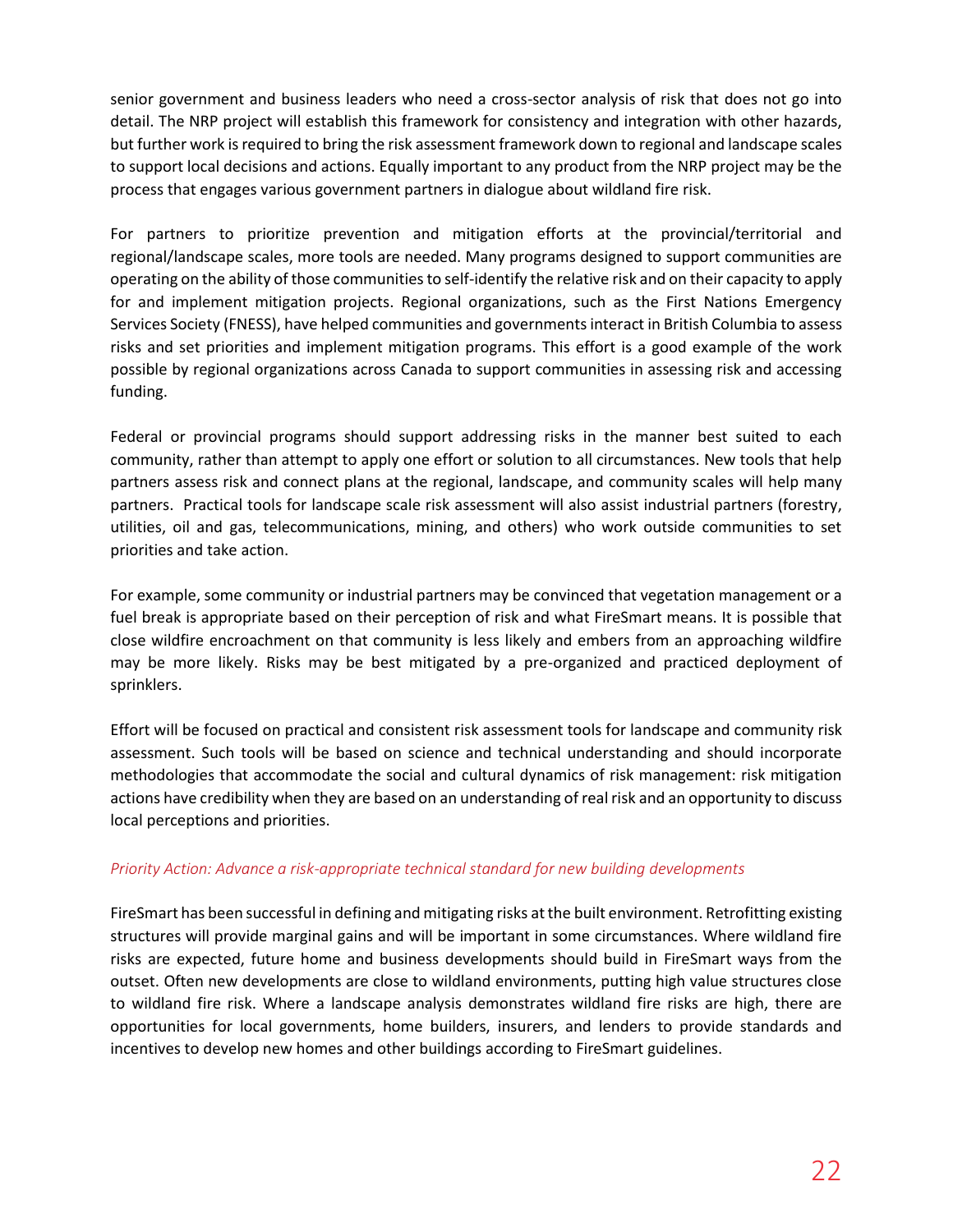CIFFC should facilitate a task team of private sector/municipal partners to review a number of projects and tools are under development that could be integrated in the first 12 months of this Action Plan to advance this effort:

- A checklist for home builders is under development by the Canadian Home Builders' Association, the Intact Centre on Climate Adaptation (University of Waterloo), Canada Wildfire (University of Alberta) and FireSmart Canada that would provide a practical model on which to build industry-led standards for new home construction.
- The National Research Council (NRC) and partners have developed a guideline for building that provides detail behind the checklist. Partners are interested in pushing this guideline toward a risk-based standard for new buildings (NRC, 2020).
- Property and casualty insurers and mortgage lenders are looking for standardized guidance on wildfire risk assessment and mitigation measures to support their underwriting and lending decisions. Recent wildfire damage in California has caused lenders and insurers to partner with government to establish market-based standards (California Department of Insurance, 2021). Canada should develop similar standards and reward wildfire preparedness actions, working out incentives for FireSmart home/community construction, renovations, and redevelopments.
- The Institute for Catastrophic Loss Reduction (ICLR) has developed, with the Standards Council of Canada, case study methodologies to gather data and validate science for continuous improvement of building standards (Westhaver and Taylor, 2020).
- Private sector partners involved in ongoing projects are eager to push these methodologies forward and can engage homeowners and builders in financial incentives to reduce risk.
- For local governments, rather than adopting generic regulations or by-laws requiring certain building materials, for example, a risk-appropriate standard would provide for local standards and cost-effective options for homeowners to meet FireSmart goals.
- Once a standard is in place, incentives similar to energy efficiency retrofit programs may be possible rather than regulatory approaches.

#### *Priority Action: Develop tools to support mitigation of smoke and health impacts*

A wildland fire near a community or worksite can have acute risks of fire encroachment and intolerable smoke and, in many cases, evacuation is a prudent action to remove people from harm. But communities and partners who have been involved in evacuations know that the timing, disruption, cost, and impact on the people and businesses are often significant and long-lasting. Record wildfire seasons have also demonstrated that smoke can have far-reaching, less intense impacts on public health at a distance from wildfire events (Matz et al. 2020, Reisen et al. 2015). The greatest prevention and mitigation of public health and safety impacts may be possible from a new focus among emergency management and public health partners to develop guidance and planning to reduce exposure to smoke and the socio-economic impacts of evacuation.

Several recent regional efforts have taken steps to mitigate these impacts by providing guidance to communities, residents, and industries developing clean air and/or shelter-in-place strategies, sharing community experiences and best practices, and investing in equipment or infrastructure that may provide for timely public health responses for communities or populations at risk.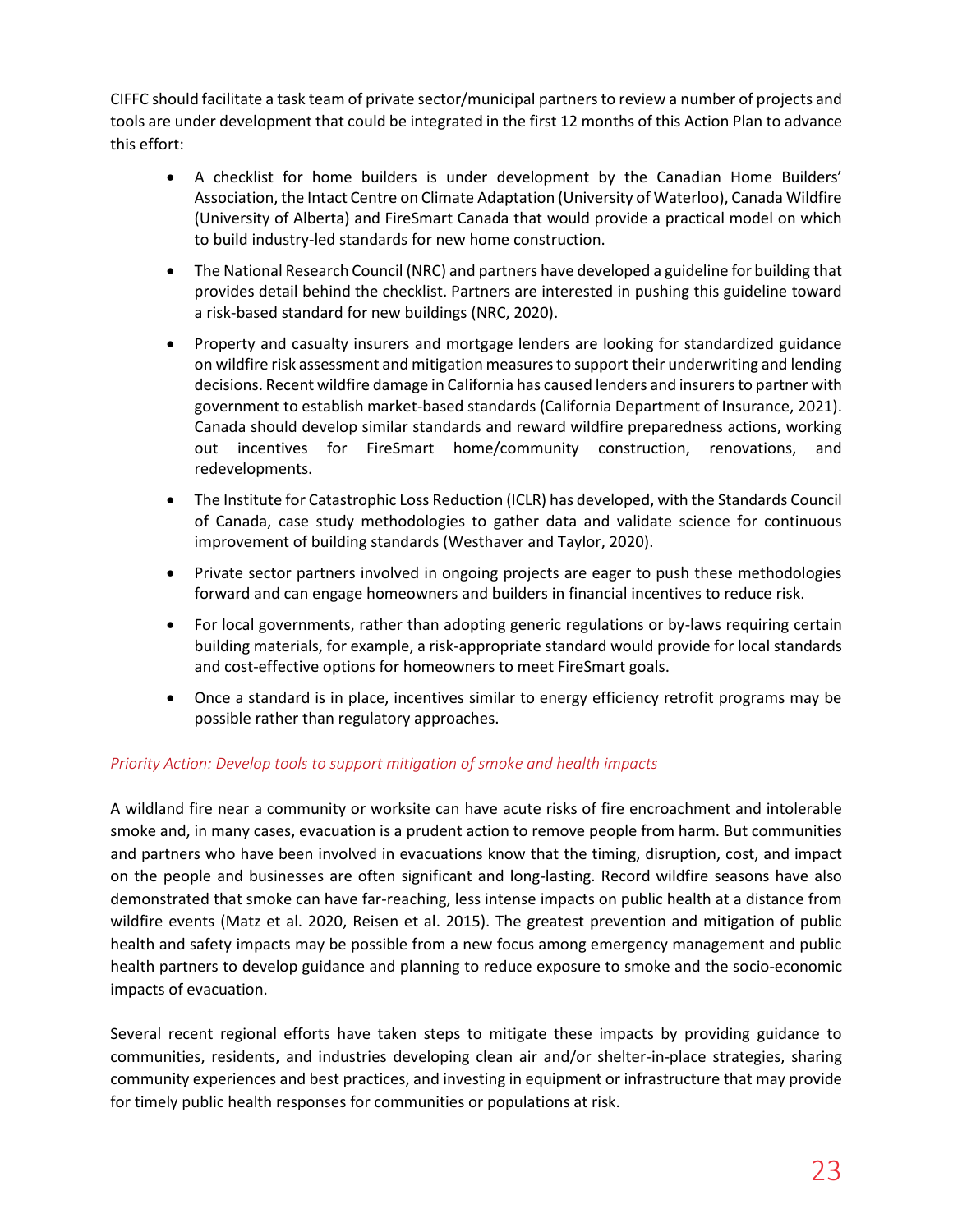Proactive efforts among partners to build plans and tools will help with critical decisions when a wildland fire does occur. Engagement of Indigenous, public health, environmental monitoring, disaster response, and emergency management organizations will be critical. CIFFC should facilitate development of tools and guidance for communities and workplaces and assist with integration of key messages as part of outreach efforts.

#### *Priority Action: Improve existing FireSmart materials and programs*

Partner and public engagement depend on good content that is accessible, fits with individuals' needs, is locally relevant, provides necessary information, is interactive, and includes a clear definition of risk (Hesseln, 2018). FireSmart has a number of products that are useful today but are showing their age. Many of these resources are important, but few position FireSmart for a strategic advancement across Canada and into a broader scope of prevention and mitigation. New products can be stronger when developed using the latest research relevant to the Canadian context and collaboration among partners. Expectations for modernization of FireSmart materials will have to be measured against capacity to deliver such products.

While there are established concepts around mitigation activities (such as fuel modification, using less flammable building materials, creating fuel separation, etc.) these ideas have largely been imported from the US FireWise program. Implementation of these ideas and research over the last 20 years provides enough experience to assess how those programs and tools are working, what is cost effective, and what is appropriate in the Canadian context. Improvement of existing FireSmart material will require attention to consistent risk assessment tools and evaluation of cost-effectiveness in Canada.

Several existing products are candidates for renewal:

- The FireSmart *Protecting Your Community from Wildfire* manual (2003) requires updating by 2023. Part of the renewal of this manual should broaden considerations into ignition prevention, mitigating smoke impacts, and landscape/regional scale actions.
- Home assessment training (Home Partners Program and Initial FireSmart Home Assessment Program) and supports for fire departments to complete local home assessments.
- Neighbourhood wildfire hazard assessment a basic form completed by a trained local person identifying homes and critical infrastructure at the interface. This form should evolve to provide a product that increases interagency preparedness – especially related to critical infrastructure.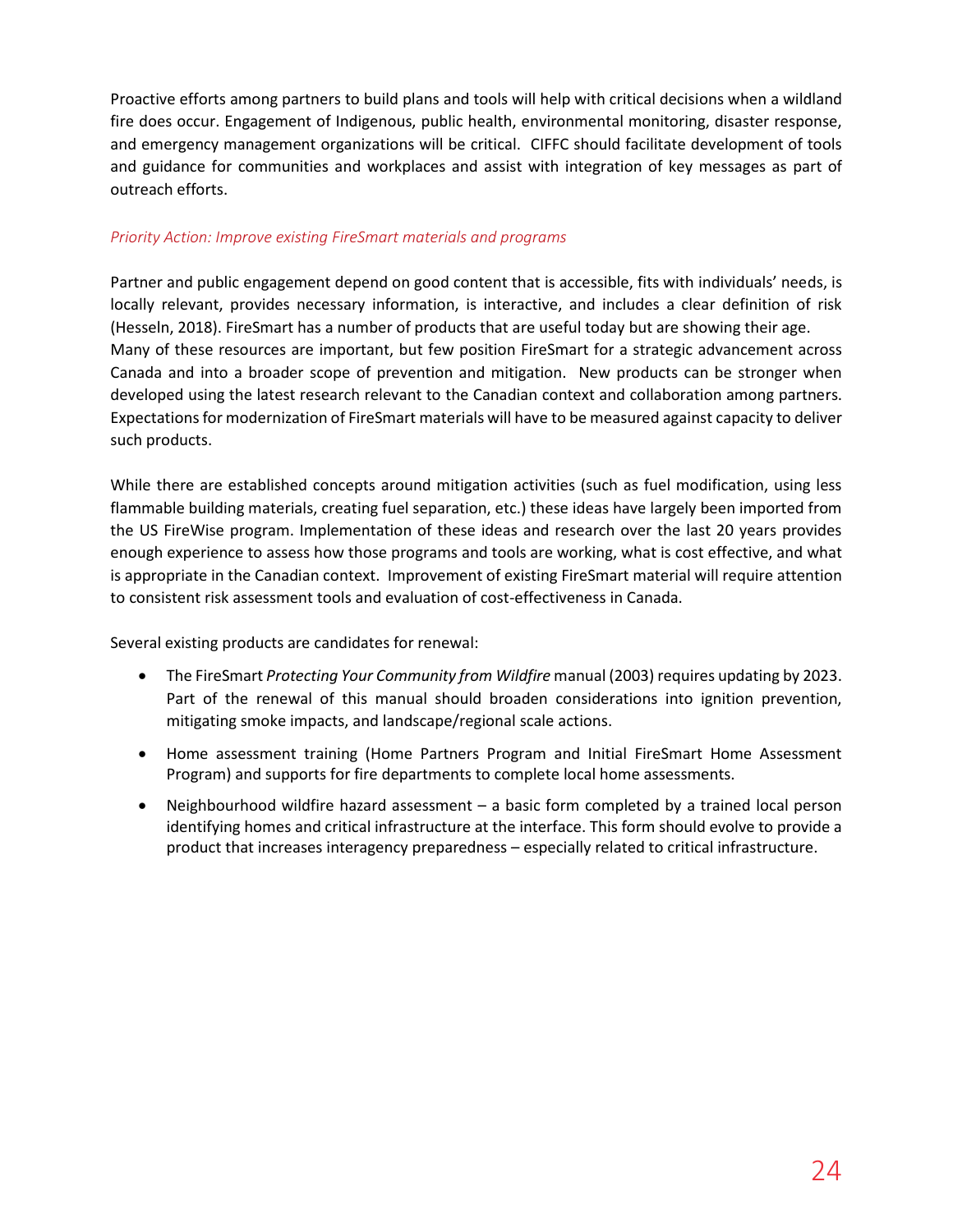

using accessible infographics and incentives from private sector partners, can encourage Canadians living in forested areas to

# <span id="page-25-0"></span>Theme 4: Support Healthy and Resilient Forests

The first three Themes of this Action Plan are about bringing people together, engaging with partners and the public, and developing tools with a focus on wildland fire risk reduction. Included in those Themes is an appreciation that wildland fire is a landscape-scale phenomenon and that prevention and mitigation activities that have focused on the landscape-community interface need to expand out from the interface to tackle risk regionally and across forested landscapes.

Reducing wildland fire risk is interconnected with other challenges forests and Canadians face under climate change scenarios:

- fire remains an important agent of renewal to support biodiversity when a changing climate will put ecosystems under new stress;
- after decades of fire suppression and forest management, many forest ecosystems are older, more continuous, and hold more fuel than would have been the case a century ago;
- insect and disease outbreaks can be the precursor to both ecosystem change and challenging wildfire events;
- the Canadian forest sector is expected to experience greater impacts from climate change than other forested countries and other parts of the Canadian economy (Williamson, et al., 2019).

Canada will need new strategies to manage risk in this environment and increase resilience of both biodiversity and the forest-based economy. Of course, wildland fire management is just one of many considerations in forest management policy. New strategies to reduce flammability and wildfire spread within managed forests – so-called FireSmart forest management – will be appropriate in some circumstances. Such an approach will not be appropriate or sufficient to support healthy ecosystems or protect the diversity of values at risk for much of Canada's forested land where wildland fire properly remains the key process of ecosystem renewal and health. In fact, a single-minded focus on risk reduction, while important, may be contrary to the goals of many partners and stakeholders engaged in sustainable forest management. In parks, protected spaces, and large areas of Canada's north, for example, wildland fire policy and appropriate response will be key to both support ecosystem renewal and the people who live on these lands, and to manage fuel loads and future wildfire risk.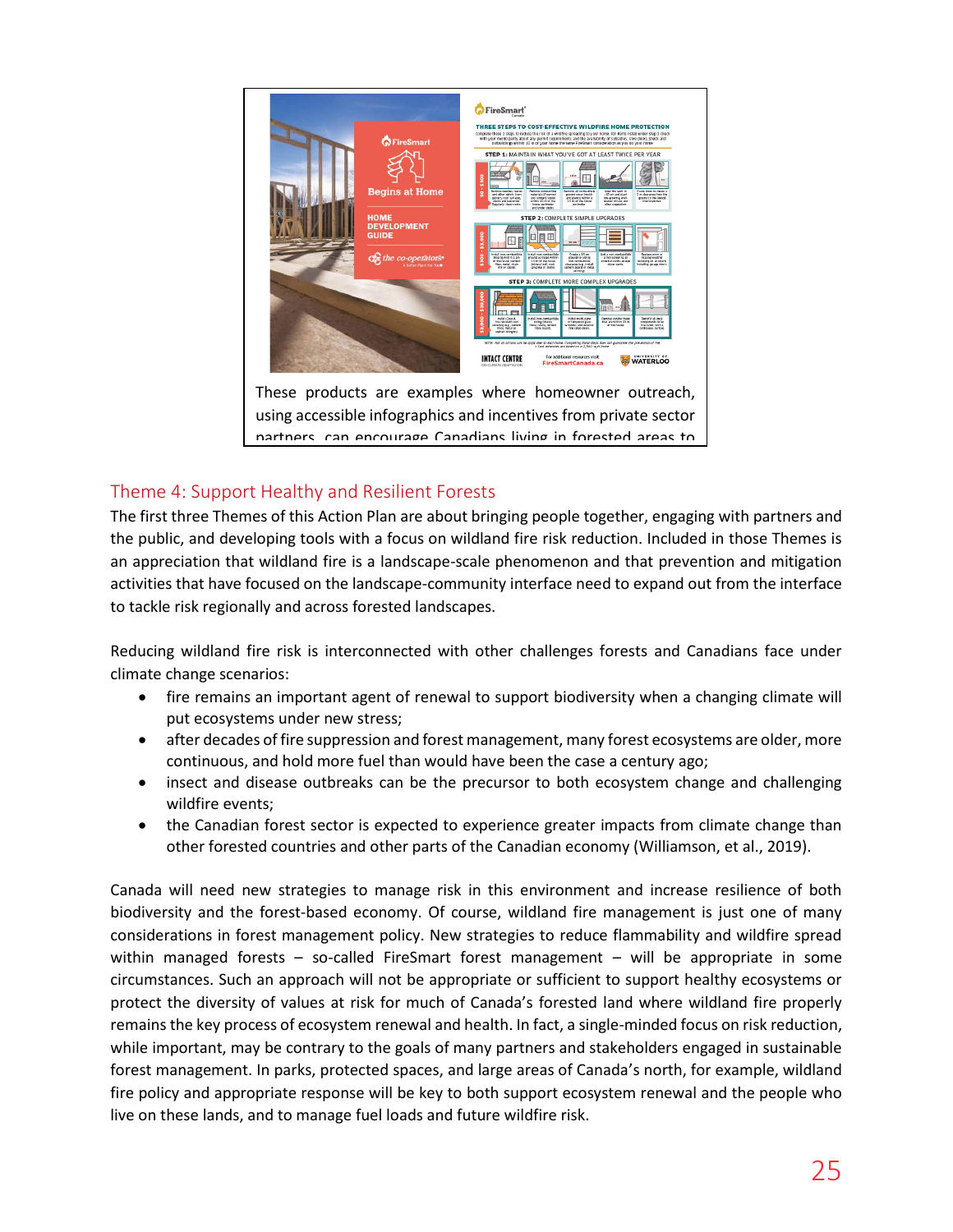Tackling this challenge will require action beyond the scope and timeline of this Action Plan. While Priority Actions described above get underway starting in 2021, the CCFM and its partners and Working Groups can discuss the broader issues of resilience to wildland fire risk under climate change scenarios, intergovernmental relationships (including Indigenous organizations) that support Canadians, the health and resilience of Canada's forest ecosystems, and the nature of risk to the forest-based economy. For the most part, these discussions will engage a broader set of partners in new and different conversations than the first three Themes of this Action Plan.

As a broader conversation on the future of wildland fire risk management unfolds, partners involved in the delivery of this Action Plan can undertake two Priority Actions that will help support healthy and resilient forests into the future.

#### *Priority Action: Develop pragmatic approaches to FireSmart forest management*

The concept that adjusting forest practices (the shape, size and timing of harvests and silvicultural practices) at the landscape scale could reduce wildland fire risks has been discussed (Hirsch et al., 2001) and is embedded in forest policy in at least one province in Canada. These concepts are different than fuel treatments at the community interface. Examples where these landscape scale "FireSmart" forest management concepts have been put into practice are rare. Forest managers have been important partners in wildland fire management across Canada, and most forest management plans accommodate wildland fire disturbance in some way. Forest industries are also important partners in wildfire prevention and have a significant interest in minimizing wildfire impacts on their operations and timber supply. Decades of fire suppression and forest management have changed forest landscapes, but not toward a FireSmart condition as envisioned by Hirsch et al. in 2001.

Change in forest management practices requires that concepts are tested in practice and evolve into practical guidelines and methods that can be implemented when policy, regulatory and planning direction provide for such change. Application of science to forest planning models and systems will be required.

CIFFC's Mitigation and Prevention and Fire Science Committees should work with forest management and research partners to develop updated guidance for pragmatic FireSmart forest management. In addition to reviewing existing FireSmart forest management concepts, a new task team could consider several levers to generate change. (

#### *Priority Action: Support prescribed and traditional burning*

Any discussion of mitigating impacts of wildland fire and improving forest resilience will lead to a discussion of the use of prescribed fire to reduce hazards, renew ecosystems, and as a silvicultural practice. There are many examples in Parks Canada, Australia and the United States where progressive prescribed fire programs have shifted risk and ecosystem health in measurable ways. For many Indigenous communities, the use of fire is a traditional activity that connects the people to the land and ecosystems. There are many case studies where re-introduction of fire to fire-adapted ecosystems has rejuvenated ecosystem function, reduced fire hazards near communities, and supported developing or improved partnerships.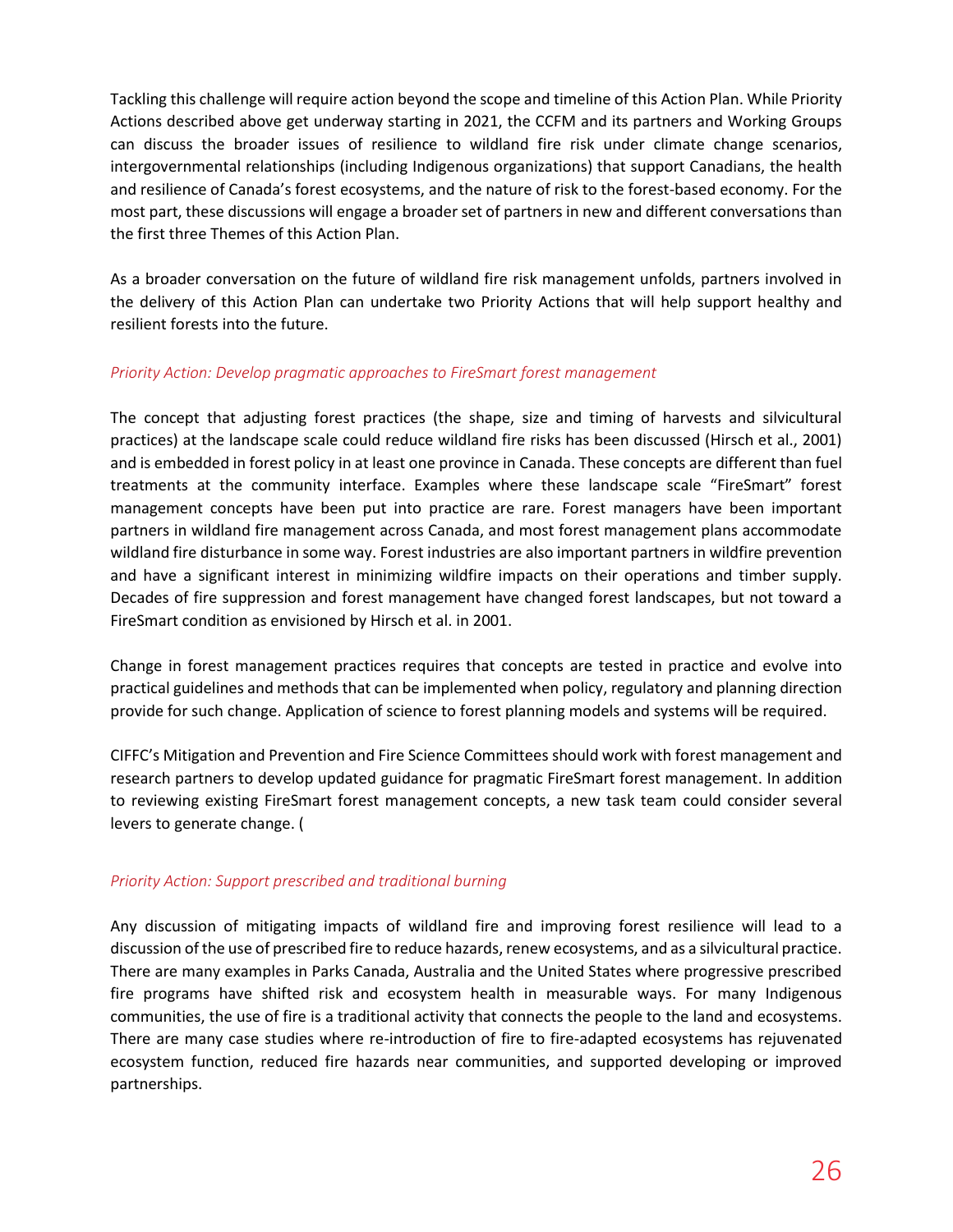In a few areas of Canada, prescribed and traditional fire are used regularly, and local practitioners are experienced in the safe and effective application of modern science and traditional knowledge. However, decades have passed in some places since prescribed burning has been used on the landscape. Working with fire requires experience and co-operation among local, provincial, and territorial governments. Escaped fires or injuries can set back progress. Policy and regulatory rules in place are designed to protect public and worker safety. The forest has changed over decades and, in most cases, burning is more challenging now than it was in the past, especially with communities and human infrastructure close to or embedded in forested areas. The climate is also changing and, even with traditional weather patterns, the number of days when burning can meet objectives and still be done safely are few. Patience will be required.

Provincial and territorial wildland fire management agencies will take a lead role in advancing this Priority Action. Each will find their own position on the role of applied fire in managing risks, engaging communities, and building understanding and skills in new generations of wildland fire partners. CIFFC can support this Priority Action by:

- including the role of prescribed fire and traditional burning as part of the discussions of integrating wildland fire and forest management described above;
- Developing content and key messages describing the important role of prescribed fire as part of public engagement. Attention will be required to position prescribed fire in the context of FireSmart risk reduction principles.
- Developing training standards on the use of low-intensity prescribed fire and awareness of traditional burning in wildland fire agency training.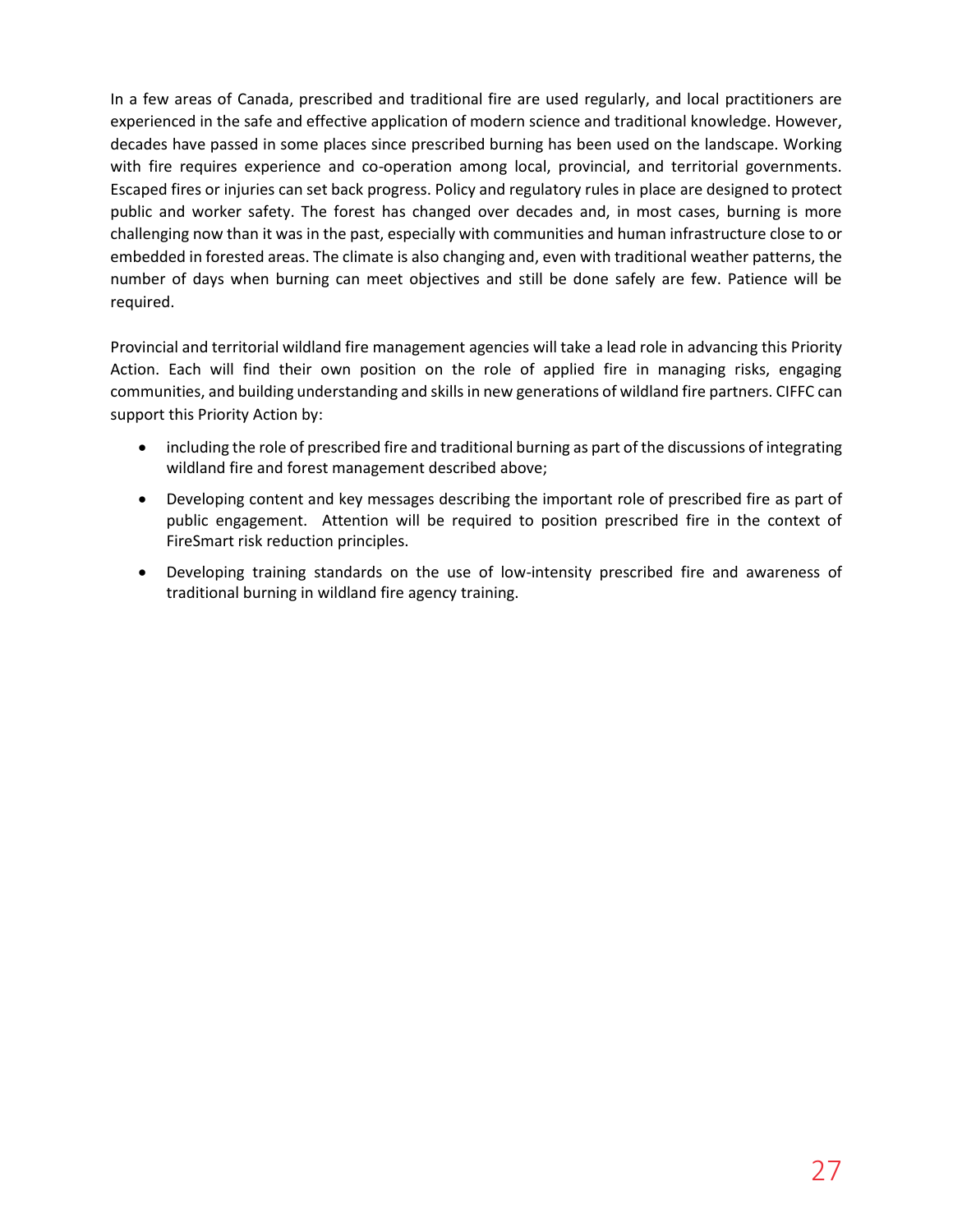# <span id="page-28-0"></span>Measuring Success

Measuring success of a prevention and mitigation program may be challenging: some proposed actions may take years to be realized; multiple partners and collaborators must participate; and distinguishing the influence of human effort on natural events may be confounded by other factors beyond our control.

Conceptually, a number of things could be reported in five years to indicate the success of this Action Plan. Reporting that the Priority Actions and initiatives have been accomplished and that tools are being developed is a benchmark of progress. Leaders and partners, however, will be looking for more comprehensive measures that outcomes have improved and the goal of the Action Plan is being reached.

Some ideas for more comprehensive outcome measures, while conceptually good, will be expensive, difficult, or impossible to measure.

- Some of the risks and impacts that should be reduced (on human or forest health, for example) are bound in many other activities of society and nature and cannot be easily or directly attributed to prevention and mitigation programs and partnerships.
- Some readily measured factors, such as costs and insured losses, may not be helpful measures as they are highly variable, they represent negative outcomes, and historic events are not always good indicators of existing or future risk.
- There is always a challenge showing the benefit of preventing something from happening, particularly when events are highly episodic and a few extreme weather events dominate the costs and losses. A changing climate, the variability of natural events, and other external influences will challenge our ability to parse out and measure the impact of FireSmart efforts and our related activities.
- Finally, there are certainly outcomes that should be measured, but research or data collection systems would be required to make those measures practical and useful.

Notwithstanding, we must resolve some of these complexities, clarify how success is defined, and commit to report back on the success of this Action Plan. This effort will be particularly important to celebrate the contributions made locally, regionally, territorially, provincially and nationally to set the stage for future pan-Canadian investments and effort. If a program cannot describe its benefit in socially or economically relevant terms, it will struggle to stay relevant and find funding.

In the initial years of a new strategic direction, changes in outcomes, such as reducing net damage and losses or improved forest resilience, will be hard to measure, particularly with respect to wildland fire, where outcomes are highly variable and episodic. It is appropriate, then, over the first five years of the Action Plan to report on a few outputs of the program effort that indicate progress in the right direction:

- Are the Priority Actions and initiatives being accomplished and are the tools in place?
- Do people know about the need/responsibility to prevent and mitigate wildfire risk?
- Are the communities most at risk aware, building a plan, and taking any actions?
- Is the FireSmart collaboration model evolving as expected?

It is also important to invest some effort over this first interval in understanding and explaining better and more comprehensive measures of long-term outcomes: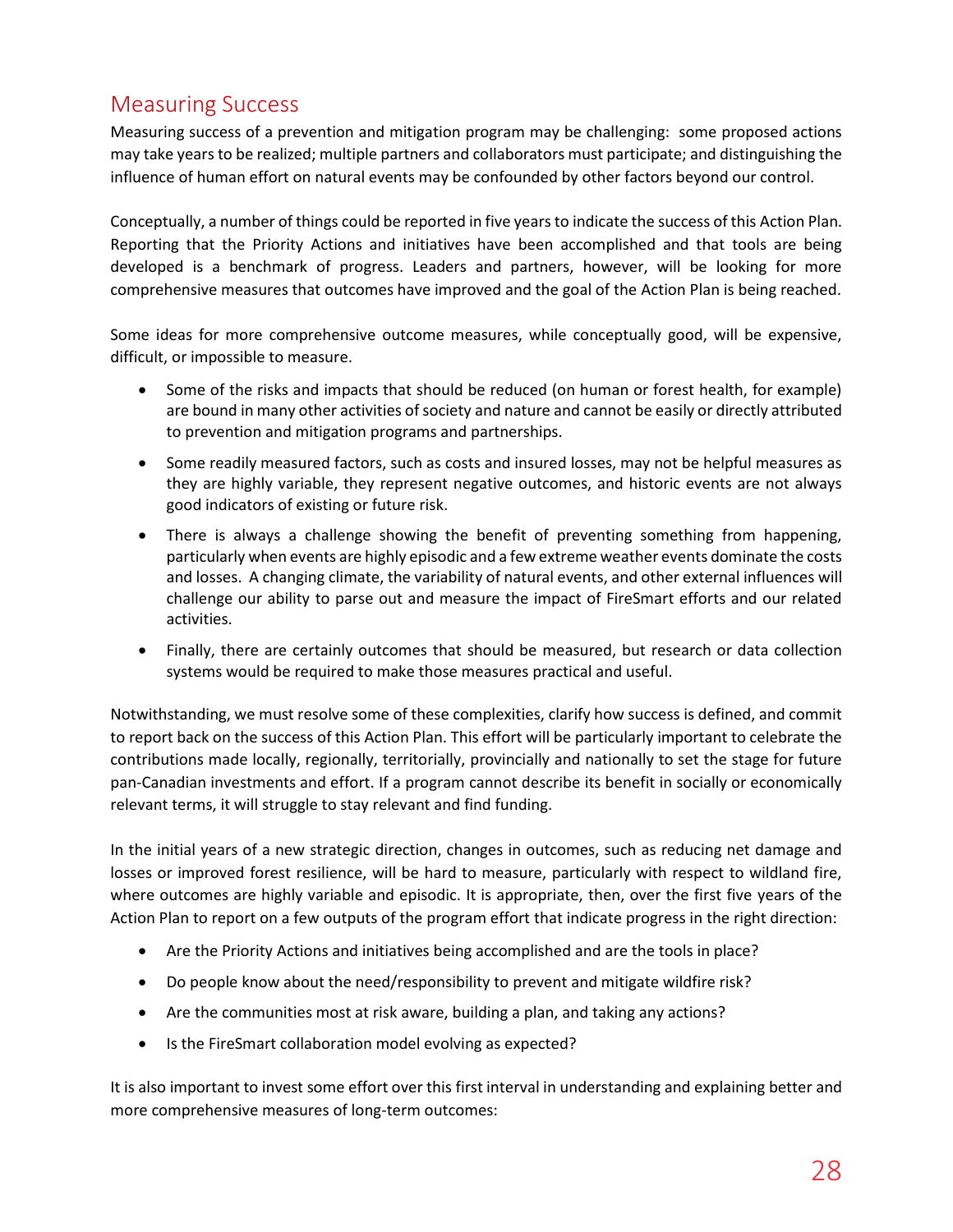- Are the collaboration efforts reducing health and safety risk or increasing resiliency for people?
- What are the trends or examples of changing costs, losses, and economic impacts?
- Are efforts reducing landscape risk and improving healthy and resilient forests?

## <span id="page-29-0"></span>Four Outputs to Measure by 2025

- 1. A report-back on progress on the Priority Actions that indicate elements of the Action Plan have been assigned and tools are in development or in place.
- 2. Through a survey and reporting associated with engagement efforts (such as website visits, downloads, applications and awards for programs such as Wildfire Preparedness Day and Neighbourhood Recognition), identify the key audiences and if they are aware of and engaged in preventing and mitigating wildland fire risks. Assess awareness, confidence and trust in FireSmart messages, tools and materials (by target audience). The CIFFC Mitigation and Prevention Committee in collaboration with the University of Saskatchewan carried out surveys of public awareness of fire prevention messaging (2016) and the FireSmart program (2017) that can be used as baselines.
- 3. Count the percentage of communities, categorized by assessed risk, that have engaged in partnerships to deliver FireSmart programs locally.

This indicator would require some work on:

- a simple risk assessment matrix and
- a benchmark to describe "engaged" that includes a comprehensive approach to the Seven FireSmart Disciplines.

| <b>Risk</b><br><b>Category</b> | <b>Characteristics</b>                                                                                                         | <b>Engagement Target</b><br><b>By 2025</b>                       |
|--------------------------------|--------------------------------------------------------------------------------------------------------------------------------|------------------------------------------------------------------|
| 1.                             | Small community or neighbourhood with low internal<br>capacity at high risk from wildfire encroachment                         | 80 to 100%                                                       |
| $\overline{2}$ .               | Organized community with capacity and high risk<br>relative to its size (e.g., Slave Lake)                                     | 80 to 100%                                                       |
| 3.                             | Mid to large sized organized community or region with<br>areas of high risk (focus on neighborhoods)                           | 60%                                                              |
| 4.                             | Large urban cities outside wildland fire risk areas<br>General awareness and efforts locally beneficial but<br>not a priority. | Seek general public<br>understanding and<br>supportive awareness |

#### For example,

- 4. To indicate that robust partnerships are developing and sustaining FireSmart efforts across Canada, reporting should assess:
	- a. The collaboration model among CIFFC and its partners is strong, inclusive, and supporting expanded local activities.
	- b. Additional dialogue has expanded the conversation to bring government, Indigenous, private and civil sectors together across the scope of FireSmart activities.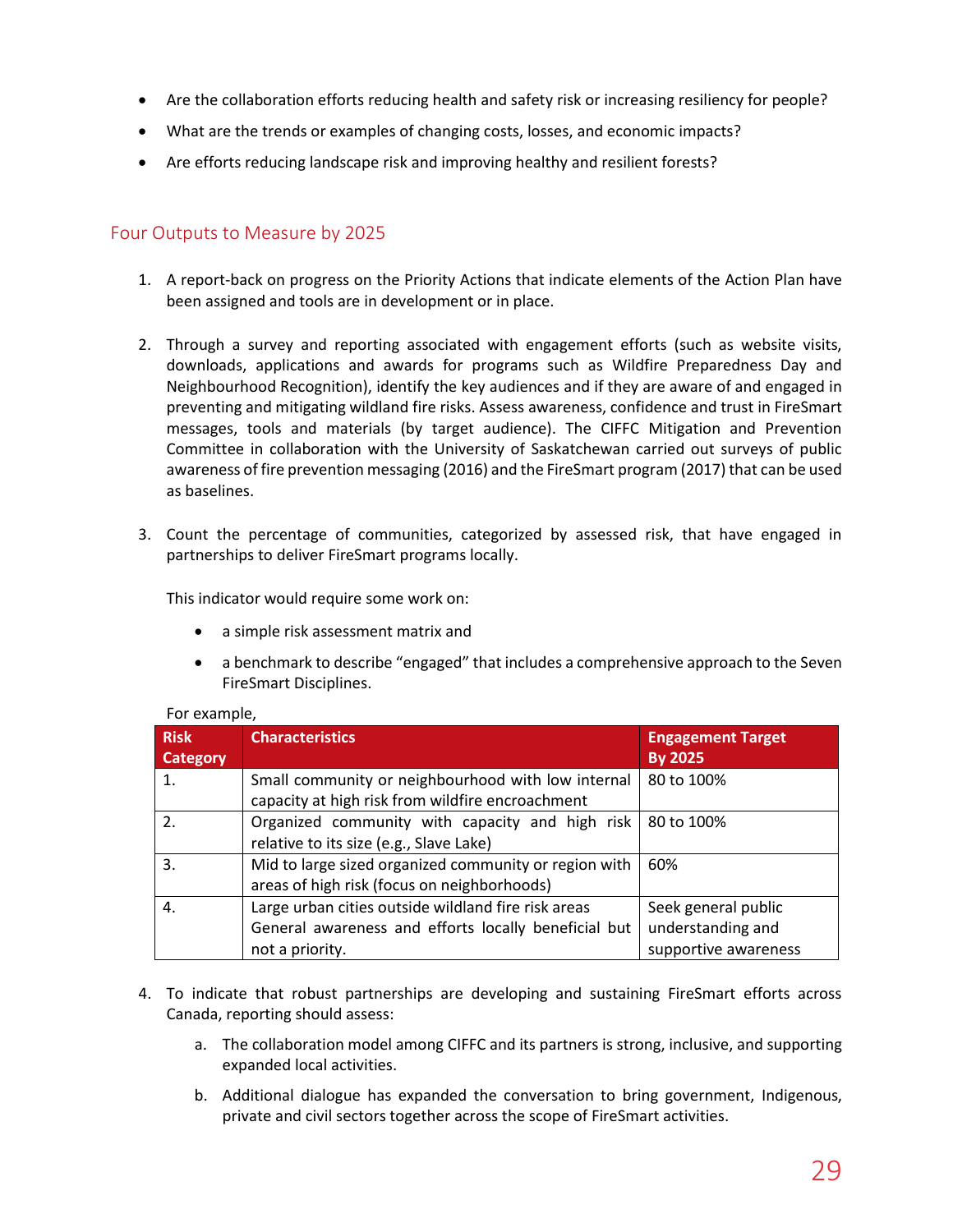Completing an activity once in an effort to build resilience in society or ecosystems is fleeting. Any partnership, training, or education lasts only as long as all the participants work together. In most organizations, participants will change in five years. A review of this Action Plan in 2026 should focus on how to measure that collaboration models, program activities, and awareness are being sustained for the future as new players take on key roles.

## <span id="page-30-0"></span>Three Outcome Measures to Work Toward

Addressing the complexity of measuring outcomes should be undertaken collaboratively with research partners to deliver three studies by 2025 that will allow Canadians to assess whether FireSmart activities are improving resilience and reducing risks. The CIFFC Fire Science Committee will be helpful in facilitating these evaluations, as several disciplines should be engaged to ensure that the annual variation in wildland fire activity is accounted for in a similar way across these outcomes. Longer term outcomes may be best evaluated through periodic reviews that put inter-annual and spatial variation of wildland fire seasons in context and can use survey and case study methods to improve understanding.

#### **1. Reduction of Risk**

As work progresses on frameworks for assessing and defining wildland fire risks (Theme 3), partners should identify how progress can be measured on reducing risk and increasing resilience of those affected by wildfire events. This area of study is consistent with Theme 6 (Reducing the effects of wildfire on Canadians) of the Blueprint for Wildland Fire Science in Canada (NRCan, 2018) and will need to consider social impacts of wildland fires, mitigating health effects of smoke, societal adaptation to climate change, reduction or increase in the frequency and intensity of catastrophic interface wildland fire events, and increasing effective recovery post-fire.

#### **2. Socio-Economic Impact**

Wildland fire, as a natural hazard, is usually reported in hectares burned, response costs, and insured losses, all of which are easily counted but do not describe wildland fire in the context of other risks or in terms of socio-economic impact. Several studies or reports may be necessary to outline the broader socio-economic impact of wildfire events or particularly challenging fire seasons. Canada should continue to build robust case studies of challenging outcomes and successful examples of FireSmart at work. Work should be completed on the cost/benefit of prevention and mitigation programs to better understand where future investments should be made.

#### **3. Wildland Fire Contribution to Forest Health and Resilience**

This Action Plan, over a five-year term, will not be able to directly measure forest health and resilience, which are a result of a number of complex natural processes and management interventions. Discussions leading to this Action Plan asked that Canadians begin to support forest health and resilience to risks. Wildland fire and forest management partners should report back on how existing state-of-the-forest criteria and indicators should be augmented to describe wildland fire risk over a projected rotation that includes climate change risks. Changing the risk presented by the legacy forest over the course of several decades will take bold action and may upset existing sustainable management paradigms. Whether existing indicators are appropriate, considering the risks and challenges that Canada will face in the coming decades, should be debated and adjustments made in the next five years. While this deliverable is beyond the scope of CIFFC's Action Plan, the organization is committed to supporting partners in this process.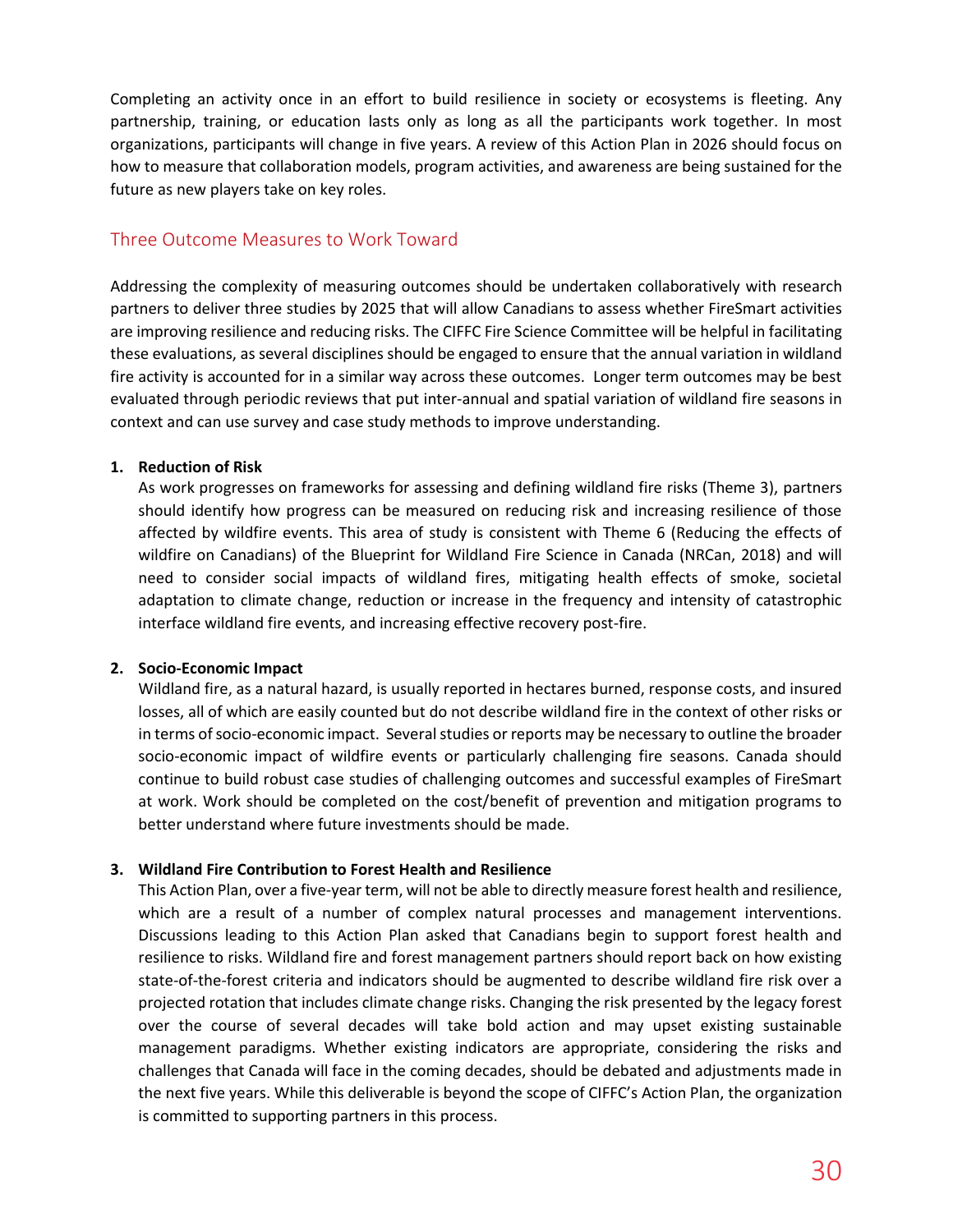# <span id="page-31-0"></span>Conclusion

Every year, wildland fire threatens homes and businesses somewhere in Canada. Several years in the last two decades have set provincial records for cost, number of people evacuated, property damage, and area burned. Climate change projections only support more challenging wildfire seasons ahead.

Organizing Canadian partners and the public to be better prepared and reduce risk ahead of those fire seasons will be well worth the effort. Mobilizing people to imagine risks – and take action – is difficult. This document is an attempt to set out a pathway for partners to build effective collaboration, communicate consistently and clearly, and build the tools to reduce risk to people, the values important to them, and biodiversity.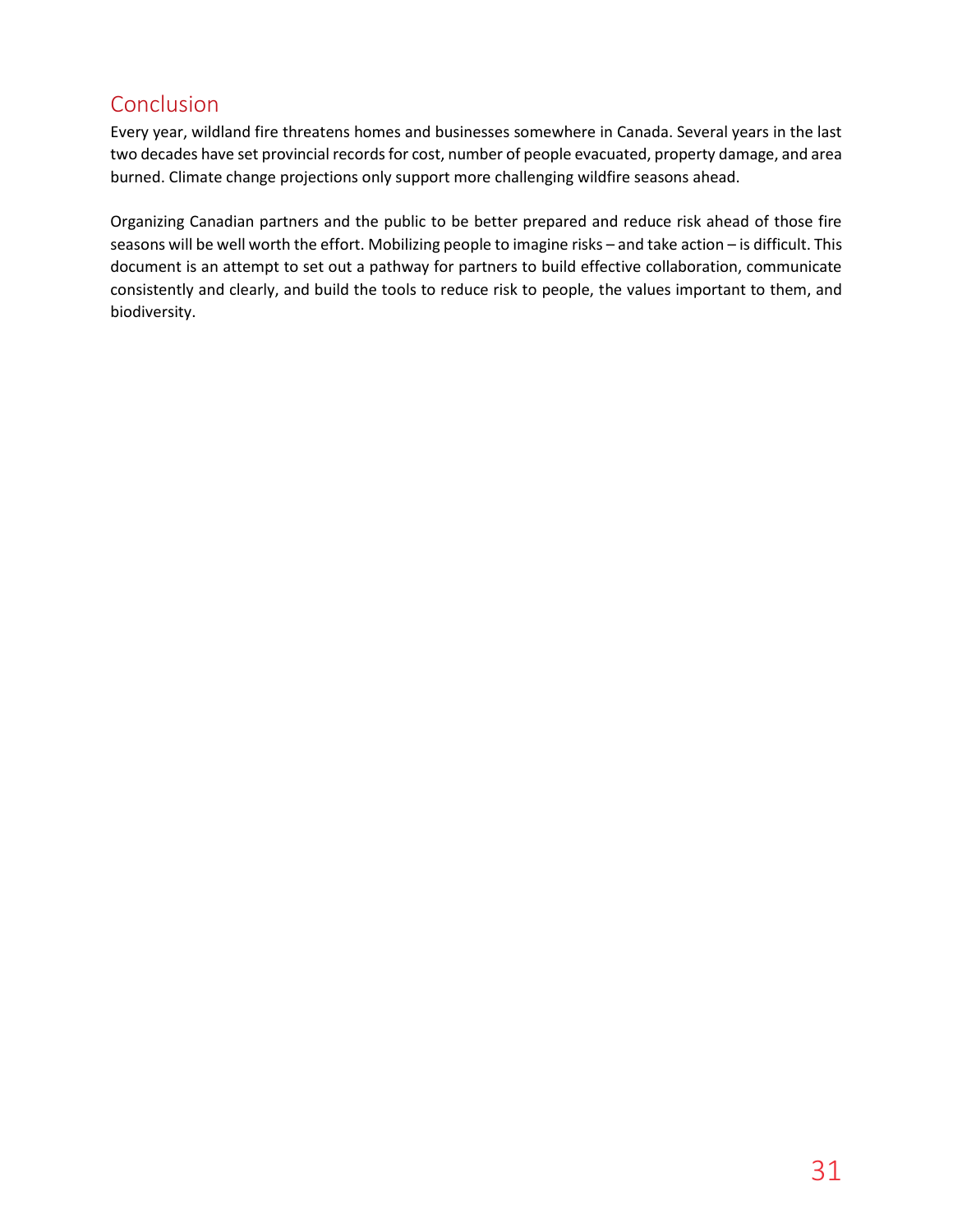# <span id="page-32-0"></span>Acknowledgements

This Action Plan reflects many conversations with the people listed below that framed both a complex challenge and what a path forward may look like. All perspectives, ideas, and comments on draft documents have been helpful and appreciated.

Thanks are also due to the many people who have built and supported Partners in Protection, FireSmart Canada, and wildland fire prevention programs over many years. There is a solid foundation on which to build future success.

#### **Prevention and Mitigation Strategy Steering Committee**

| <b>Canadian Volunteer Fire Services Association</b><br><b>Troy Mutch</b><br>Kate Lindsay<br><b>Forest Products Association of Canada</b><br>Natalia Moudrak<br>Intact Centre on Climate Adaptation<br><b>National Fire Protection Association</b><br><b>Shayne Mintz</b><br>Jeff Eustache<br>Partners in Protection Board Director<br>Maya Milardovic<br>The Co-operators Group Ltd.<br>Danyta Welch and Bhar Sihota<br>Union of British Columbia Municipalities<br>Tim Neufeld and Catherine Kenny<br><b>Emergency Management Ontario</b><br>Indigenous Services Canada<br><b>Greg Anstruther</b><br>Natural Resources Canada - Canadian Forest Service<br>Julienne Morissette<br>Mike Norton<br>Natural Resources Canada<br>Jeff Motty<br>Newfoundland and Labrador Ministry of Fisheries, Forestry,<br>and Agriculture<br>Julie Fortin<br>Quebec Ministère des Forêts, de la Faune et des Parcs<br><b>Canadian Forces Fire Marshal</b><br><b>Major Rick Dunning</b><br><b>Chris Cuthbertson</b><br><b>Ontario Ministry of Natural Resources and Forestry</b><br>British Columbia Ministry of Forests, Lands, Natural Resource<br>Ian Meier<br><b>Operations and Rural Development</b><br>Ray Ault<br><b>CIFFC Director of Prevention and Mitigation</b><br>Paul Ward<br><b>CIFFC Mitigation and Prevention Committee</b><br><b>WFMWG Secretariat</b><br>Dianne Carlson | Michelle Vandevord | Aboriginal Firefighters Association of Canada |  |
|---------------------------------------------------------------------------------------------------------------------------------------------------------------------------------------------------------------------------------------------------------------------------------------------------------------------------------------------------------------------------------------------------------------------------------------------------------------------------------------------------------------------------------------------------------------------------------------------------------------------------------------------------------------------------------------------------------------------------------------------------------------------------------------------------------------------------------------------------------------------------------------------------------------------------------------------------------------------------------------------------------------------------------------------------------------------------------------------------------------------------------------------------------------------------------------------------------------------------------------------------------------------------------------------------------------------------------------------------------------------------|--------------------|-----------------------------------------------|--|
|                                                                                                                                                                                                                                                                                                                                                                                                                                                                                                                                                                                                                                                                                                                                                                                                                                                                                                                                                                                                                                                                                                                                                                                                                                                                                                                                                                           |                    |                                               |  |
|                                                                                                                                                                                                                                                                                                                                                                                                                                                                                                                                                                                                                                                                                                                                                                                                                                                                                                                                                                                                                                                                                                                                                                                                                                                                                                                                                                           |                    |                                               |  |
|                                                                                                                                                                                                                                                                                                                                                                                                                                                                                                                                                                                                                                                                                                                                                                                                                                                                                                                                                                                                                                                                                                                                                                                                                                                                                                                                                                           |                    |                                               |  |
|                                                                                                                                                                                                                                                                                                                                                                                                                                                                                                                                                                                                                                                                                                                                                                                                                                                                                                                                                                                                                                                                                                                                                                                                                                                                                                                                                                           |                    |                                               |  |
|                                                                                                                                                                                                                                                                                                                                                                                                                                                                                                                                                                                                                                                                                                                                                                                                                                                                                                                                                                                                                                                                                                                                                                                                                                                                                                                                                                           |                    |                                               |  |
|                                                                                                                                                                                                                                                                                                                                                                                                                                                                                                                                                                                                                                                                                                                                                                                                                                                                                                                                                                                                                                                                                                                                                                                                                                                                                                                                                                           |                    |                                               |  |
|                                                                                                                                                                                                                                                                                                                                                                                                                                                                                                                                                                                                                                                                                                                                                                                                                                                                                                                                                                                                                                                                                                                                                                                                                                                                                                                                                                           |                    |                                               |  |
|                                                                                                                                                                                                                                                                                                                                                                                                                                                                                                                                                                                                                                                                                                                                                                                                                                                                                                                                                                                                                                                                                                                                                                                                                                                                                                                                                                           |                    |                                               |  |
|                                                                                                                                                                                                                                                                                                                                                                                                                                                                                                                                                                                                                                                                                                                                                                                                                                                                                                                                                                                                                                                                                                                                                                                                                                                                                                                                                                           |                    |                                               |  |
|                                                                                                                                                                                                                                                                                                                                                                                                                                                                                                                                                                                                                                                                                                                                                                                                                                                                                                                                                                                                                                                                                                                                                                                                                                                                                                                                                                           |                    |                                               |  |
|                                                                                                                                                                                                                                                                                                                                                                                                                                                                                                                                                                                                                                                                                                                                                                                                                                                                                                                                                                                                                                                                                                                                                                                                                                                                                                                                                                           |                    |                                               |  |
|                                                                                                                                                                                                                                                                                                                                                                                                                                                                                                                                                                                                                                                                                                                                                                                                                                                                                                                                                                                                                                                                                                                                                                                                                                                                                                                                                                           |                    |                                               |  |
|                                                                                                                                                                                                                                                                                                                                                                                                                                                                                                                                                                                                                                                                                                                                                                                                                                                                                                                                                                                                                                                                                                                                                                                                                                                                                                                                                                           |                    |                                               |  |
|                                                                                                                                                                                                                                                                                                                                                                                                                                                                                                                                                                                                                                                                                                                                                                                                                                                                                                                                                                                                                                                                                                                                                                                                                                                                                                                                                                           |                    |                                               |  |
|                                                                                                                                                                                                                                                                                                                                                                                                                                                                                                                                                                                                                                                                                                                                                                                                                                                                                                                                                                                                                                                                                                                                                                                                                                                                                                                                                                           |                    |                                               |  |
|                                                                                                                                                                                                                                                                                                                                                                                                                                                                                                                                                                                                                                                                                                                                                                                                                                                                                                                                                                                                                                                                                                                                                                                                                                                                                                                                                                           |                    |                                               |  |
|                                                                                                                                                                                                                                                                                                                                                                                                                                                                                                                                                                                                                                                                                                                                                                                                                                                                                                                                                                                                                                                                                                                                                                                                                                                                                                                                                                           |                    |                                               |  |
|                                                                                                                                                                                                                                                                                                                                                                                                                                                                                                                                                                                                                                                                                                                                                                                                                                                                                                                                                                                                                                                                                                                                                                                                                                                                                                                                                                           |                    |                                               |  |
|                                                                                                                                                                                                                                                                                                                                                                                                                                                                                                                                                                                                                                                                                                                                                                                                                                                                                                                                                                                                                                                                                                                                                                                                                                                                                                                                                                           |                    |                                               |  |
|                                                                                                                                                                                                                                                                                                                                                                                                                                                                                                                                                                                                                                                                                                                                                                                                                                                                                                                                                                                                                                                                                                                                                                                                                                                                                                                                                                           |                    |                                               |  |
|                                                                                                                                                                                                                                                                                                                                                                                                                                                                                                                                                                                                                                                                                                                                                                                                                                                                                                                                                                                                                                                                                                                                                                                                                                                                                                                                                                           |                    |                                               |  |

#### **Participated in Discussions**

| <b>Yves Beauchamps</b> | Judi Beck               | Jen Beverly           |
|------------------------|-------------------------|-----------------------|
| Chantale Bibeau        | Brian Bogdanski         | Dave Bokovay          |
| <b>Wally Born</b>      | Rhonda Burke            | Stéphane Caron        |
| Cliff Chapman          | Nico Charois            | Amy Christianson      |
| <b>Alison Coates</b>   | <b>Kim Connors</b>      | <b>Vincent Demers</b> |
| David Diabo            | Raphael Duchesne        | Luc Dugas             |
| David Duncan           | <b>Tom Duncan</b>       | Stéphanie Durand      |
| Matthew Eby            | Jason Edwards           | Jeff Erwin            |
| Jeff Eustache          | Jonathon Fink           | Jonathon Fowlie       |
| Carin Glassford        | <b>Nathaniel Gordon</b> | Sarah Henderson       |
| Ed Kearns              | Stuart Kelm             | Paul Kovacs           |
| Martin Gagnon          | <b>Mike Gravel</b>      | Josée Hamelin         |
| Joyce Henry            | Chris Hodder            | Kelly Johnston        |
| Lynn Johnston          | Laura King              | Tom Lohman            |
| Sebastien Lajoie       | Patrick Loewen          | Carol Loski           |
|                        |                         |                       |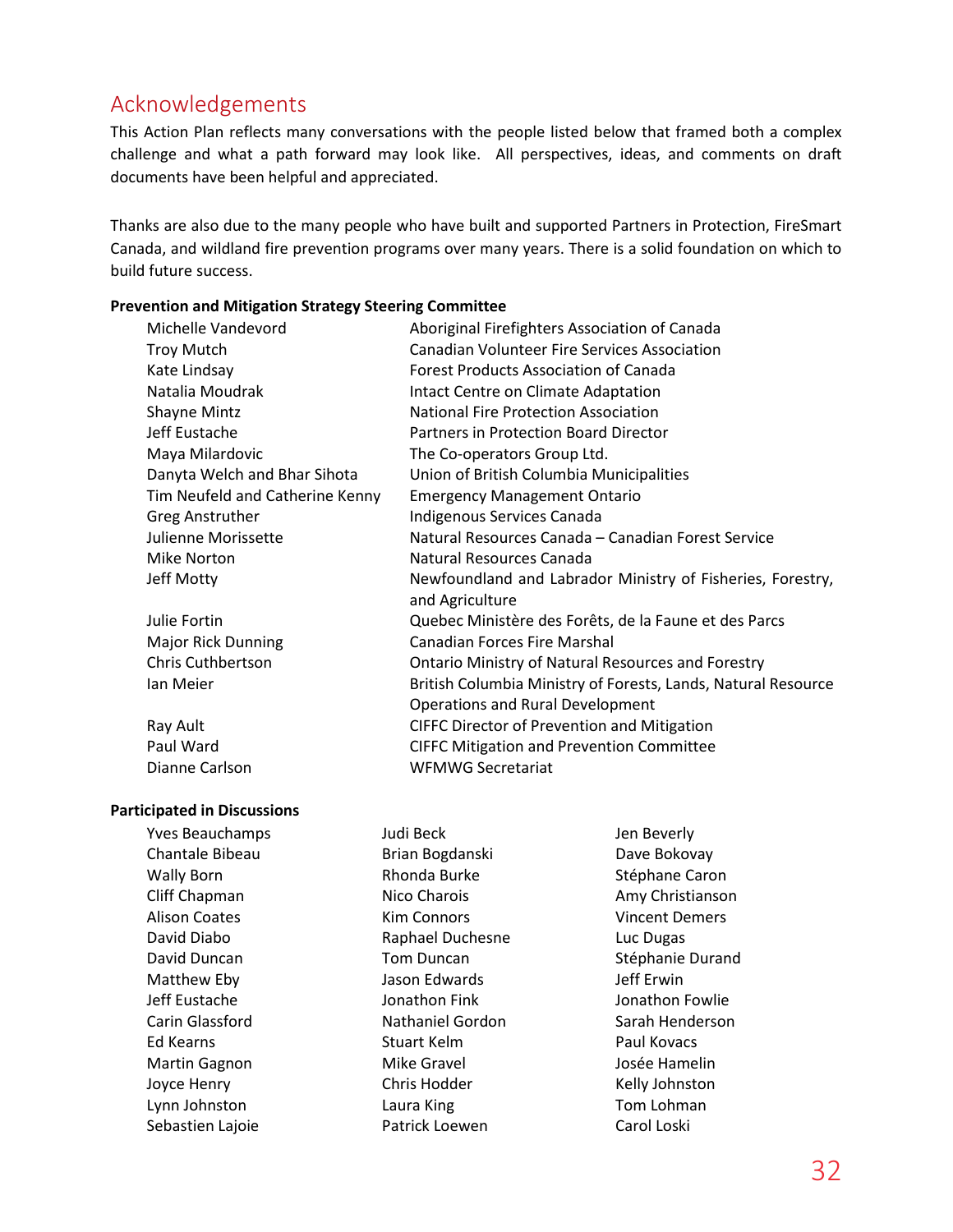Glenn MacGillivray **Gregor Macintosh** Kim MacLean Bill Wynn

Madeline Maley **Suzie Malouin** Pierre Martel Kathleen Maynard Kara McCurdy Benoit Ménard Jason Metnick **Dany Michaud** Sylvain Mireault Scott Murphy **Kristina Musca** Brenda O'Connor Jackie Oliver **Tom O'Neil** Jeremy Parkin Dan Perrakis **Contains Container Containers** Veronica Pillay **Anthony Roy** Dan Sandink **Sarah Sargent** Maria Sharpe Steve Taylor **The Taylor** Yves Thériault **Alejandro Terrones** Dan Thompson **Blaine Wiggins** Kelsey Winter

Darren Sleep Brad Stennes Jean-Luc St-Germain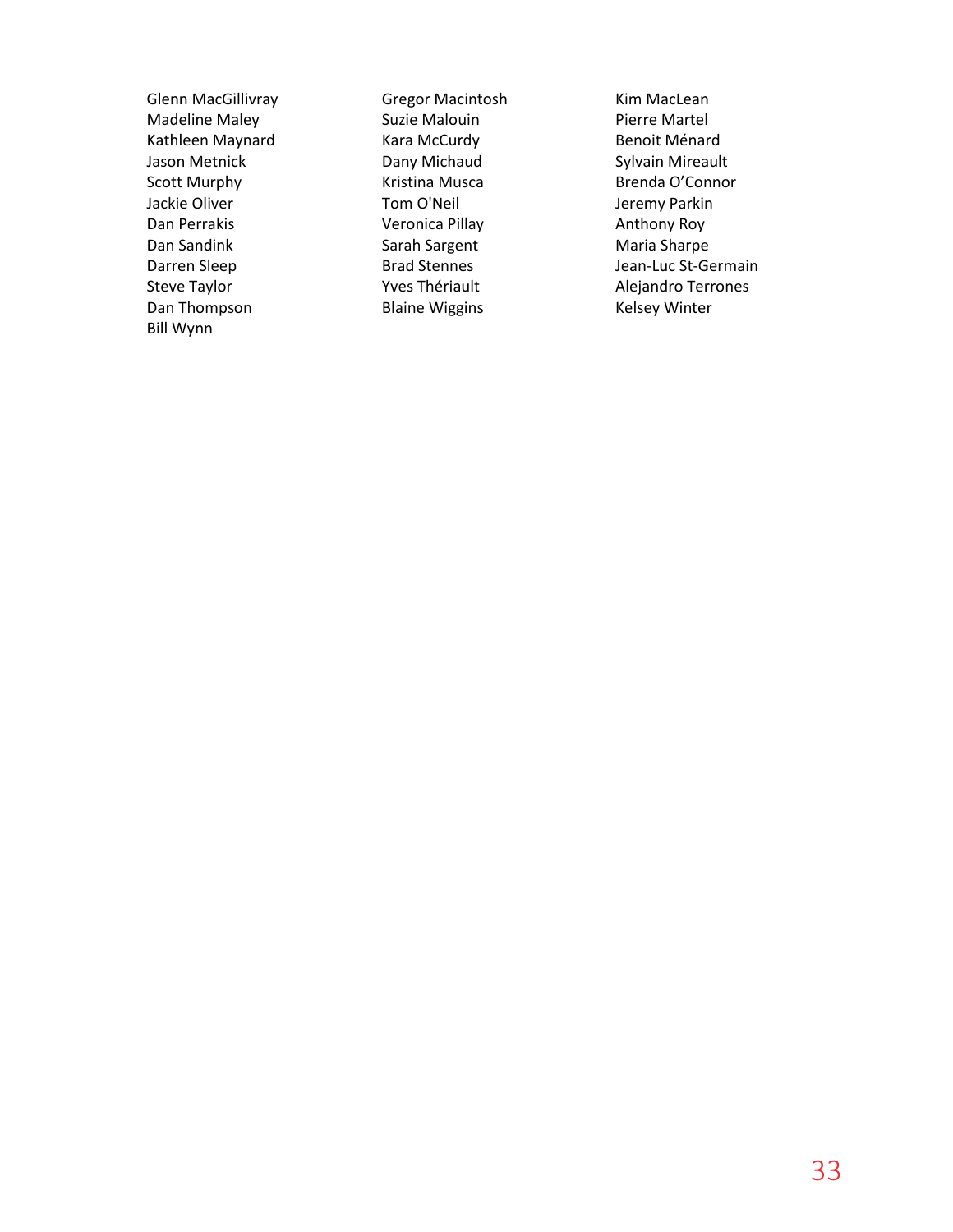# <span id="page-34-0"></span>References

Abbott, G. and Chief M. Chapman. (2018). Addressing the New Normal: 21st Century Disaster Management in British Columbia. Report and Findings of the BC Flood and Wildfire Review: An Independent Review Examining the 2017 Flood and Wildfire Seasons.

Adelzadeh, Masoud. (2020). Ignition resistance of building at wildland urban interface. NRC Presentation.

- Beverly JL and Bothwell P (2011) Wildfire evacuations in Canada 1980–2007. Nat Hazards 59(1):571–596. https ://doi.org/10.1007/s1106 9-011-9777-9
- California Department of Insurance. (2021) Commissioner Lara and Governor Newsom's Administration to establish home and community hardening standards for insurance. Press Release February 8, 2021. <http://www.insurance.ca.gov/0400-news/0100-press-releases/2021/releaseXXX-2021.cfm>
- Canadian Council of Forest Ministers (CCFM), 2008. Measuring our progress: Putting sustainable forest management into practice across Canada and beyond. 14p.
- CCFM. 2016. Canadian Wildland Fire Strategy. A 10-year review and renewed call to action. Ottawa, Ontario. 15 p.
- CCFM. 2019. A shared vision for Canada's forests: towards 2030. Natural Resources Canada, Ottawa. 16p.
- Cascio, Wayne E. 2018. Wildland fire smoke and human health. Sci Total Environ. 2018 May 15; 624:586- 595. doi: 10.1016/j.scitotenv.2017.12.086. <https://pubmed.ncbi.nlm.nih.gov/29272827/>
- Christianson, A. 2014. Social Science Research on Indigenous Wildfire Management in the 21st Century and Future Research Needs. International Journal of Wildland Fire – special issue: social science. 24(2): 190-200. doi:10.1071/WF13048.
- Christianson, A.; McGee, T.; L'Hirondelle, L. 2012. Community Support for Wildfire Mitigation at Peavine Métis Settlement. Environmental Hazards: Human and Policy Dimensions. 11(3): 177-193. doi:10.1080/17477891.2011.649710.
- CIFFC 2021. Canadian Wildland Fire Management Glossary.
- Canadian Press. 2017. Costs of Alberta wildfire reach \$9.5 billion: Study. downloaded from: <https://www.bnnbloomberg.ca/costs-of-alberta-wildfire-reaches-9-5-billion-study-1.652292>
- Commonwealth of Australia. (2020). Royal Commission into national natural disaster arrangements. 594 pp. Downloaded from:
- Dodd, Warren; Patrick Scott; Courtney Howard; Craig Scott; Caren Rose; Ashlee Cunsolo; and James Orbinski. (2018). Lived experience of a record wildfire season in the Northwest Territories, Canada Canadian Journal of Public Health. Volume 109, pages 327–337.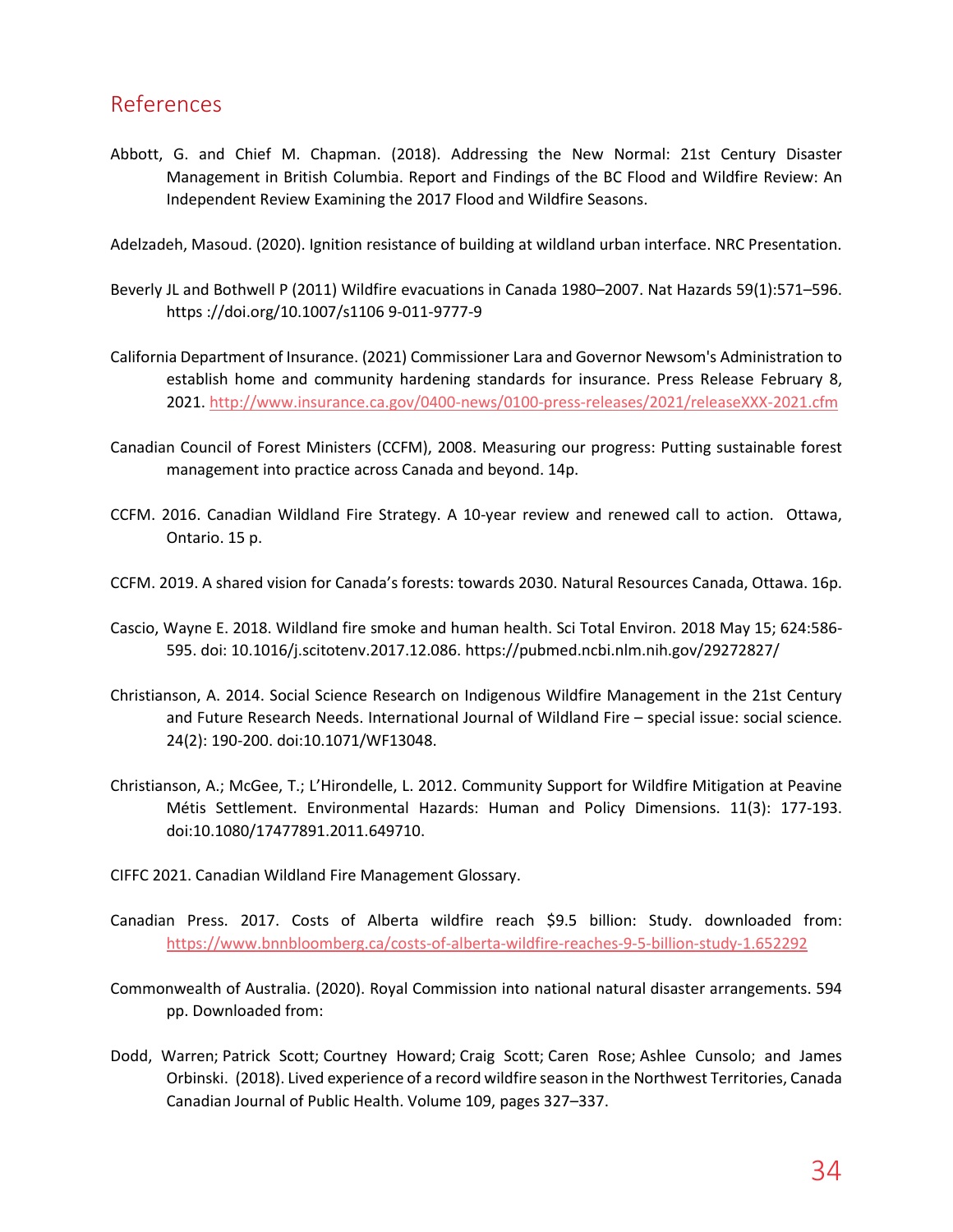- Environment and Climate Change Canada. 2016. Pan-Canadian framework on clean growth and climate change: Canada's plan to address climate change and grow the economy. Gatineau Quebec. 78 pages. http://publications.gc.ca/site/eng/9.828774/publication.html
- Hanes, Chelene C., Xianli Wang, Piyush Jain, Marc-André Parisien, John M. Little, and Mike D. Flannigan. 2019. Fire-regime changes in Canada over the last half century. Canadian Journal of Forest Research Volume 49 Number 3 2019. <https://doi.org/10.1139/cjfr-2018-0293>
- Hesseln, Hayley. 2018. Wildland fire prevention: a review. Current Forestry Reports: Fire Science and Management. Downloaded from https://doi.org/10.1007/s40725-018-0083-6
- Hirsch, K.G.; Kafka, V.; Tymstra, C.; McAlpine, R.S.; Hawkes, B.C.; Stegehuis, H.; Quintilio, S.; Gauthier, S.; Peck, K. 2001. Fire-smart forest management: a pragmatic approach to sustainable forest management in fire-dominated ecosystems. Forestry Chronicle 77(2): 357-363.
- Hope, E.S.; McKenney, D.W.; Pedlar, J.H.; Stocks, B.J.; Gauthier, S. 2016. Wildfire suppression costs for Canada under a changing climate. PLoS One 11(8):e0157425. doi:10.1371/journal.pone.0157425.
- Johnston, L., Wang, X., Erni, S., Taylor, S., McFayden, C.,Oliver, J., Stockdale, C., Christianson, A., Boulanger, Y., Gauthier, S., Arseneault, D., Wotton, M., Parisien, M-A. and Flannigan, M. (2020). Wildland fire risk research in Canada. Environmental Reviews. 28: 1–23. doi.org/10.1139/er-2019-0046
- Matz, Carlyn J., Marika Egyed, Guoliang Xi, Jacinthe [Racine, R](https://www.sciencedirect.com/science/article/pii/S0048969720320192#!)adenko Pavlovic, Robyn Rittmaster, Sarah B. Henderson, and David M. Stieb. 2020. Health impact analysis of PM2.5 from wildfire smoke in Canada (2013–2015, 2017–2018). Science of the Total Environment. Volume 725. July 2020 138506
- McFarlane Bonita L., Tara K. McGee, and Hilary Faulkner. 2012. Complexity of homeowner wildfire risk mitigation: an integration of hazard theories. International Journal of Wildland Fire 20(8) 921-931 <https://doi.org/10.1071/WF10096>
- McGee, Tara K., Bonita L. McFarlane, and Jeji Varghese. 2009. An Examination of the Influence of Hazard Experience on Wildfire Risk Perceptions and Adoption of Mitigation Measures. Society & Natural Resources. Volume 22, 2009 - Issue 4 Pages 308-323
- McGee, T.K.; Mishkeegogamang Ojibway Nation; Christianson, A.C. 2018. Residents' wildfire evacuation actions in Mishkeegogamang Ojibway Nation, Ontario, Canada. International Journal of Disaster Risk Reduction. 33(February 2019): 266-274. doi:10.1016/j.ijdrr.2018.10.012.

National Research Council. 2020. National guide for wildland-urban interface fire.

Natural Resources Canada (NRCan) 2018. Blueprint for Wildland Fire Science in Canada.

Natural Resources Canada (NRCan) 2021. Canadian Wildland Fire Information System wildland fire evacuation database.